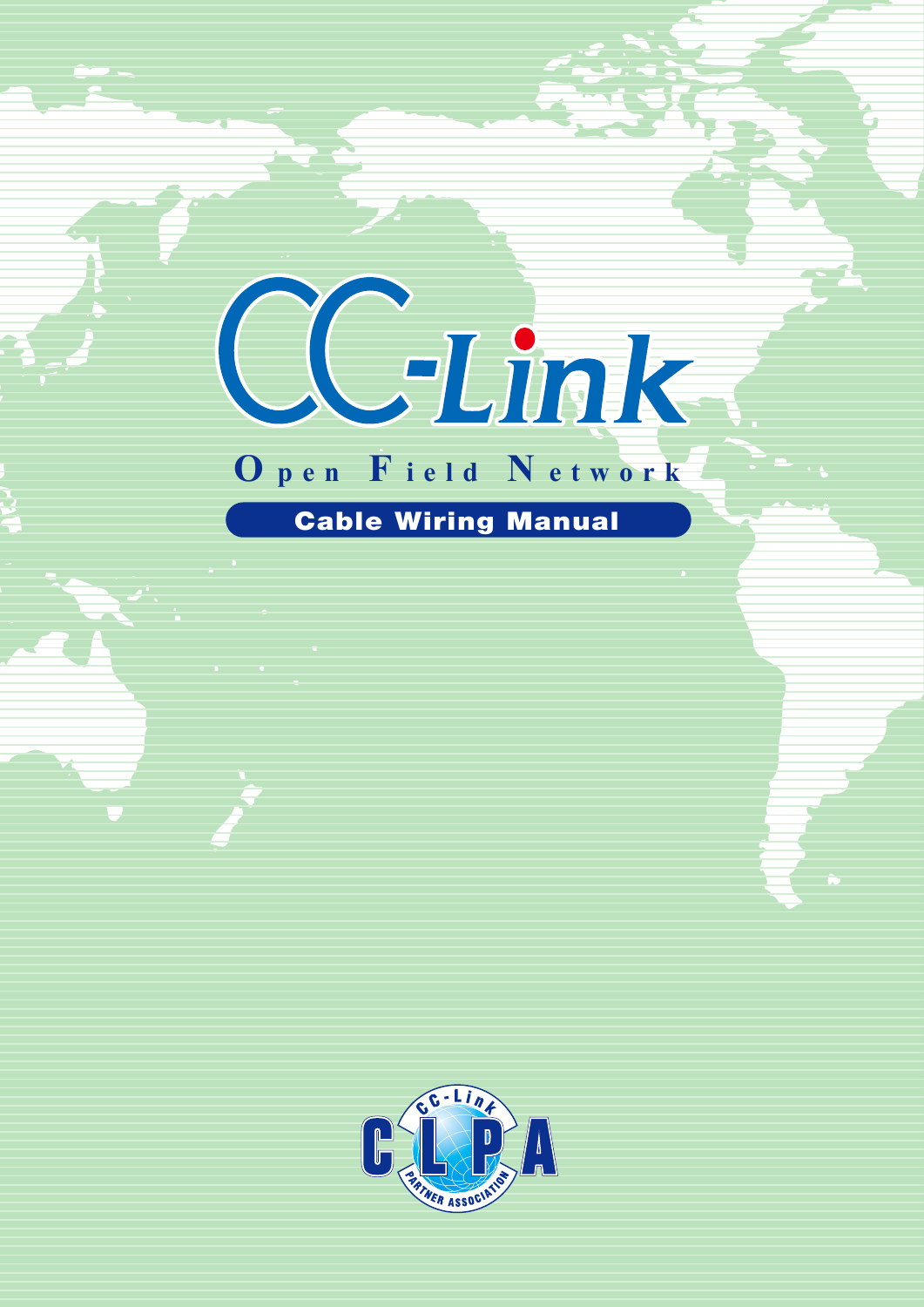This documentation describes items to consider in advance, how to select devices, points to keep in mind and procedure in order to set up cable wiring.

Abstract of contents

Chapter 1: Procedure for cable wiring of network system

Chapter 2: Construction and specifications of network system

Chapter 3: Select guide for connected devices

Chapter 4: Set up and cable wiring

We hope that every customer sets up CC-Link system easily by reading this documentation.

If you have any questions about this documentation, please don't hesitate to contact CLPA, which is written on last page of this documentation.

CC-Link Partner Association (CLPA)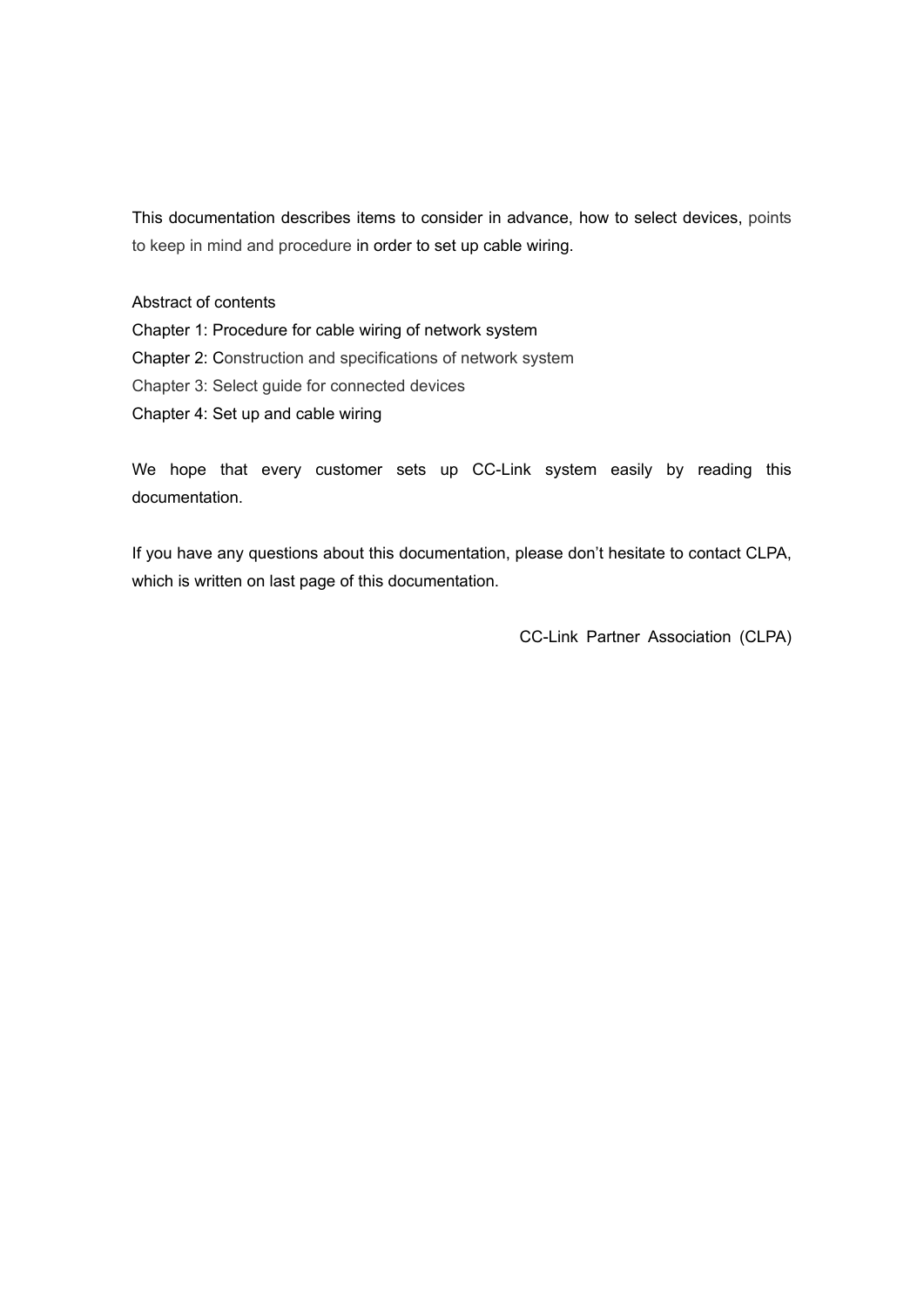

### **Contents**

| 2.2 Network specification manufactured contains and state specification manufactured state specification |
|----------------------------------------------------------------------------------------------------------|
|                                                                                                          |
|                                                                                                          |
|                                                                                                          |
|                                                                                                          |
|                                                                                                          |
|                                                                                                          |
|                                                                                                          |
| 4.2 Process and connection of CC-Link dedicated cable (in case of terminal)  20                          |
|                                                                                                          |
|                                                                                                          |
|                                                                                                          |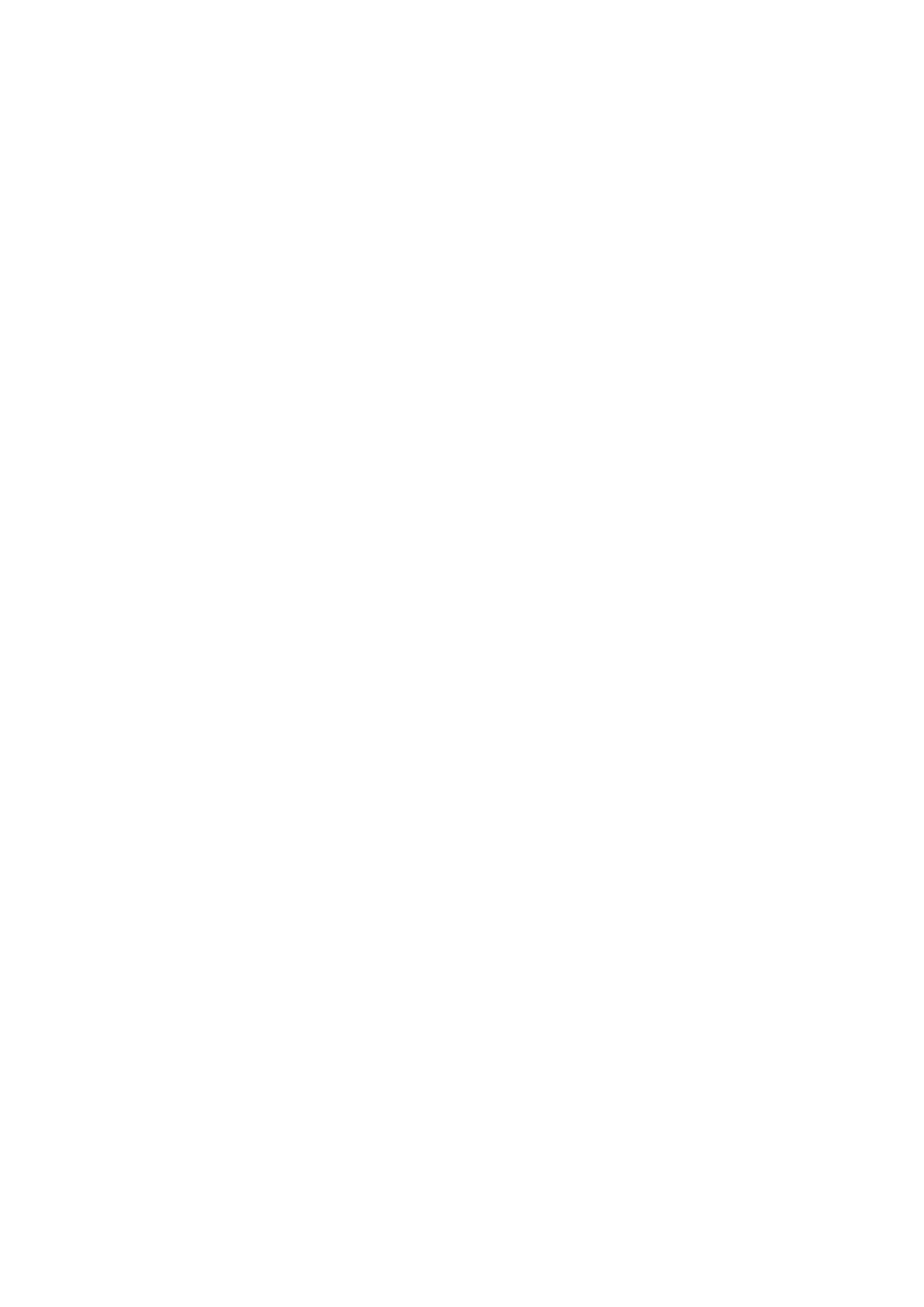

Chapter 1: Procedure for cable wiring of network system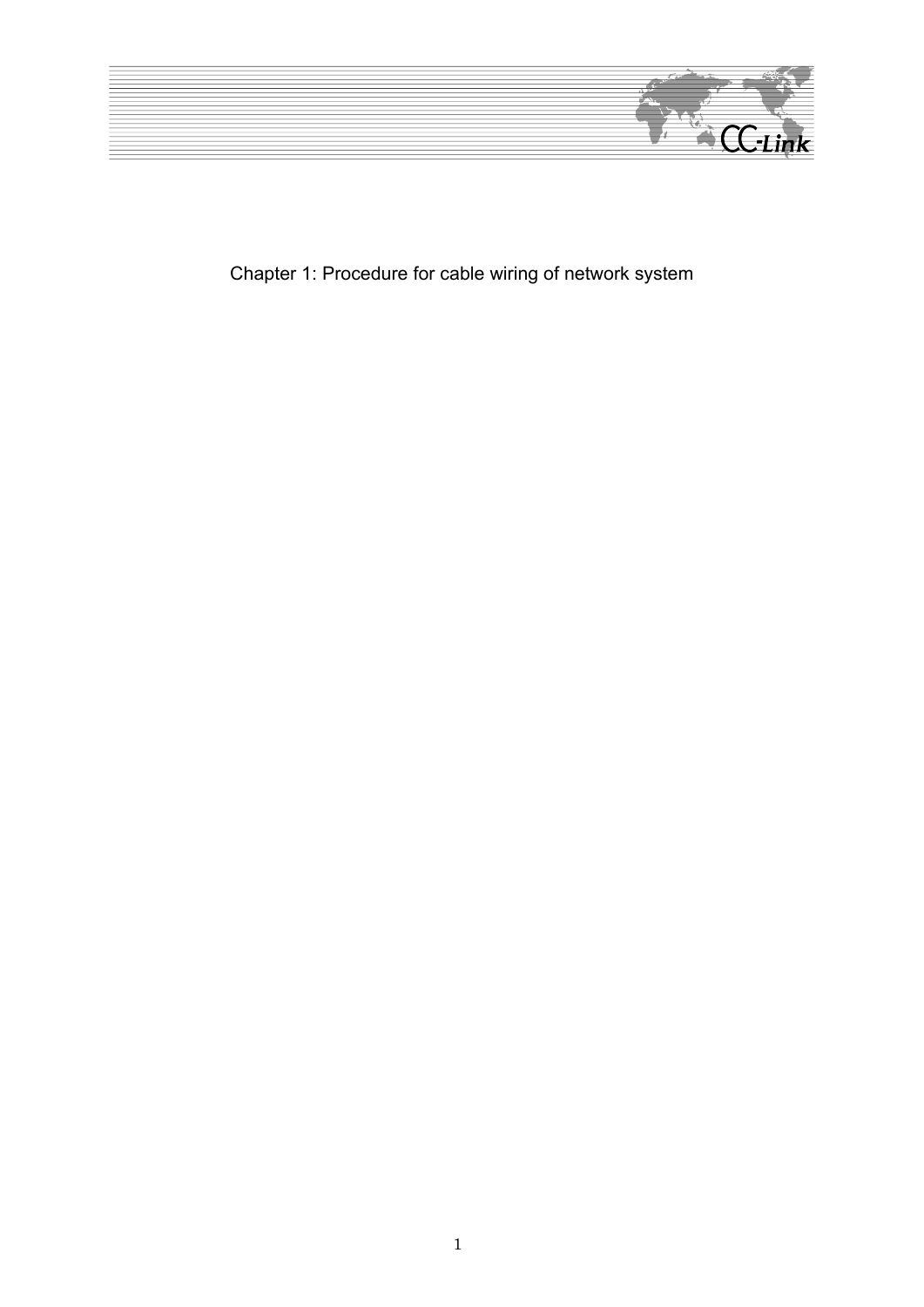

Fig. 1.1 Procedure for cable wiring of CC-Link network system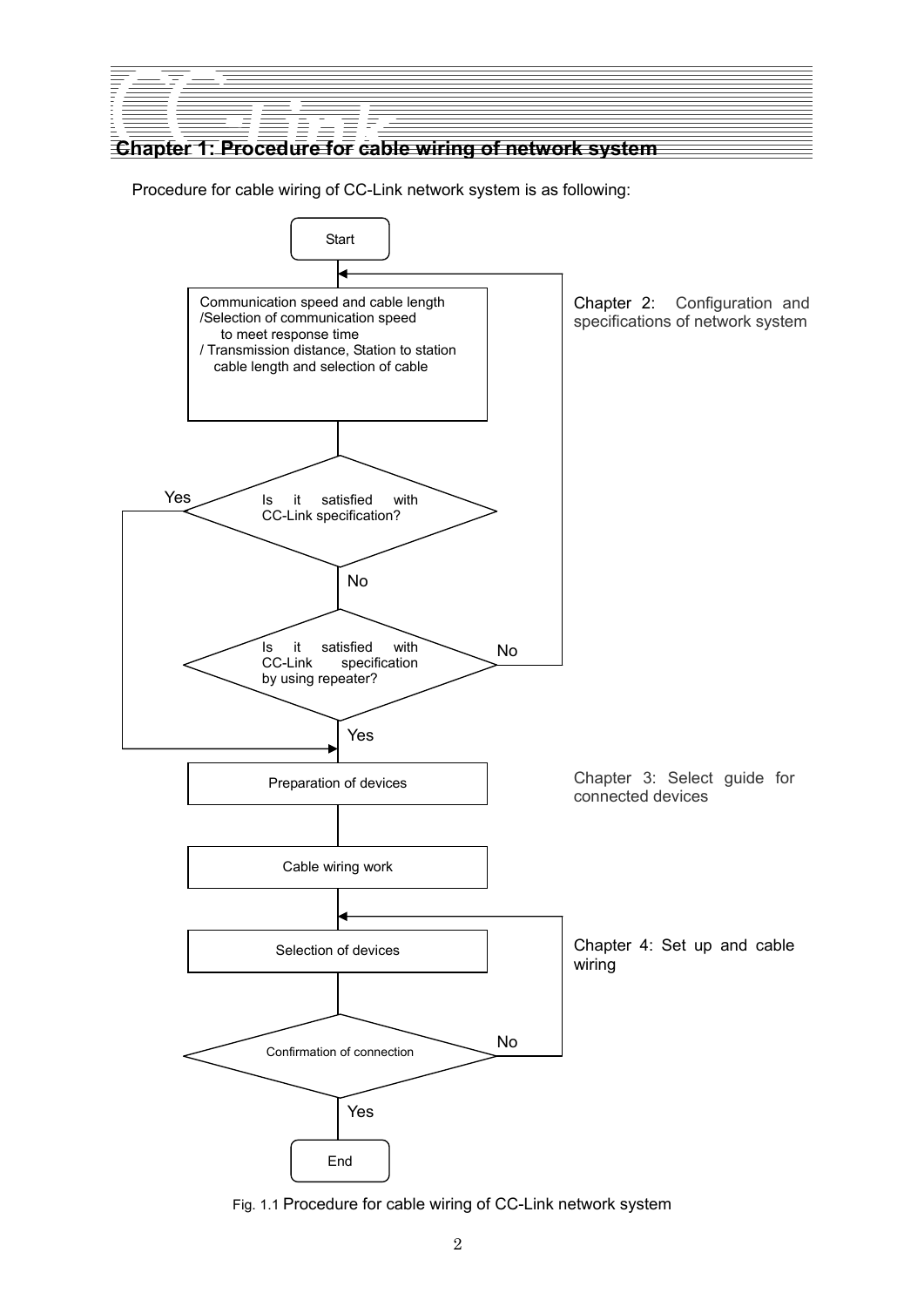

Chapter 2: Construction and specifications of network system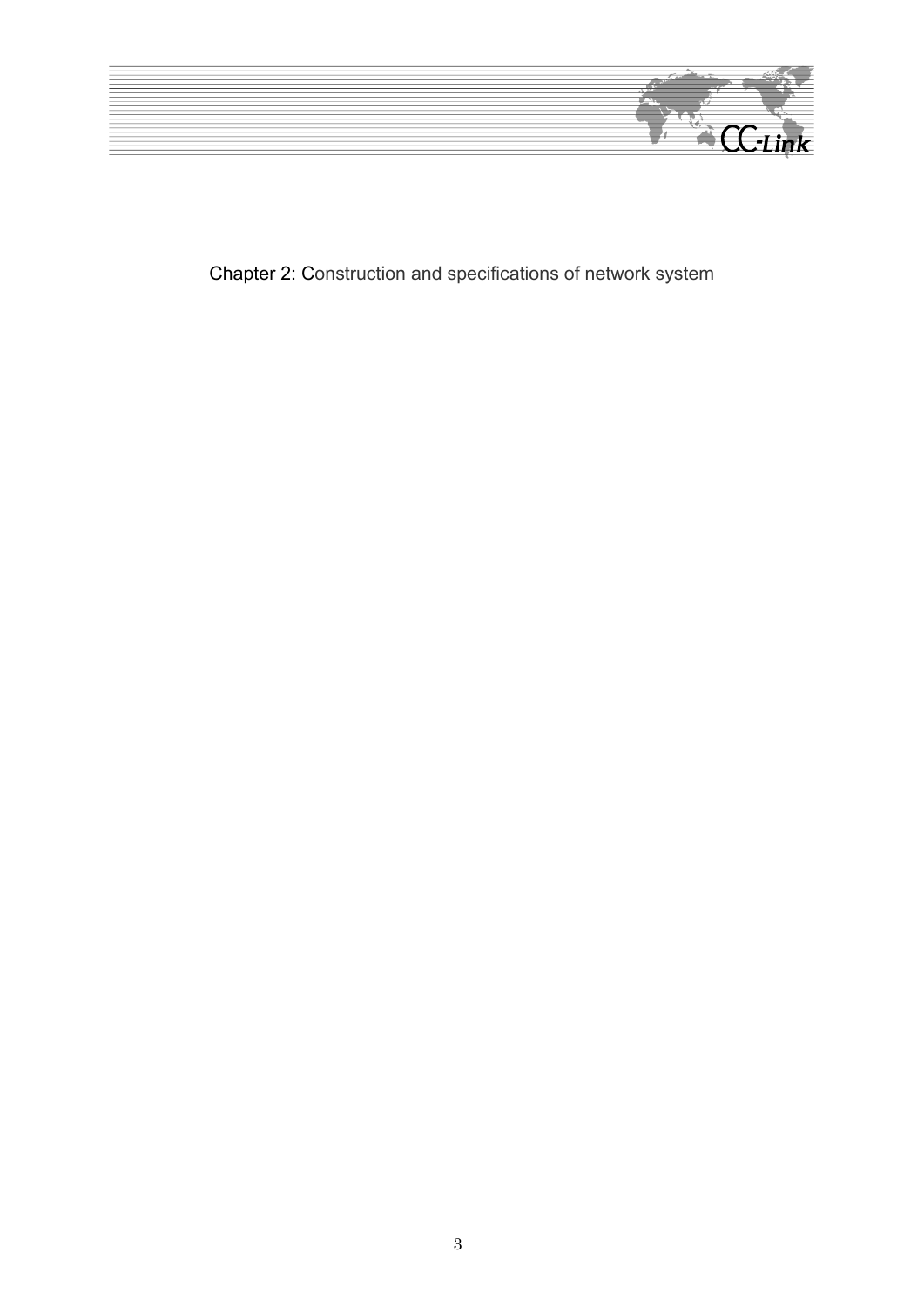

2.1 Abstract of network configuration

Explanation of terminology and definitions of abbreviations

#### **Station:**

A device that is connected via the CC-Link to which any of station numbers 0 to 64 can be assigned.

#### **Master station**

A station that has the control information (parameters) and controls the entire network. One master station is required in each network. The station number is fixed to 0.

#### **Slave station**

A generic station name excluding the master station.

#### **Local station**

A station that can perform n:n cyclic transmission and transient transmission with the master station and other local stations.

#### **Standby master station**

A station that replaces the master station to continue the data link in case the master station function stops. A standby master station has the same functions as those of the master station, and functions as a local station in a normal condition.

#### **Intelligent device station**

A station that can perform 1:n cyclic transmission and transient transmission with the master station.

#### **Remote station**

A generic station name for the remote I/O stations and remote device stations.

#### **Remote device station**

A station that can use bit data and word data.

#### **Remote I/O station**

A station that can only use bit data.

- **Cable:** Use CC-Link dedicated cable (Shielded, 3-crore twisted pair cable)
- **Terminal resistor:** The resistors are attached at both edges of cable. The resistor reduces reflected wave at terminal point and prevents disturbance of signal. Use resistors suitable for cable used.
- **Method to connect:** CC-Link basic connection is multi drop connection. And T-branch connection is available in case of 625kbps or less of communication speed or in case of using repeater.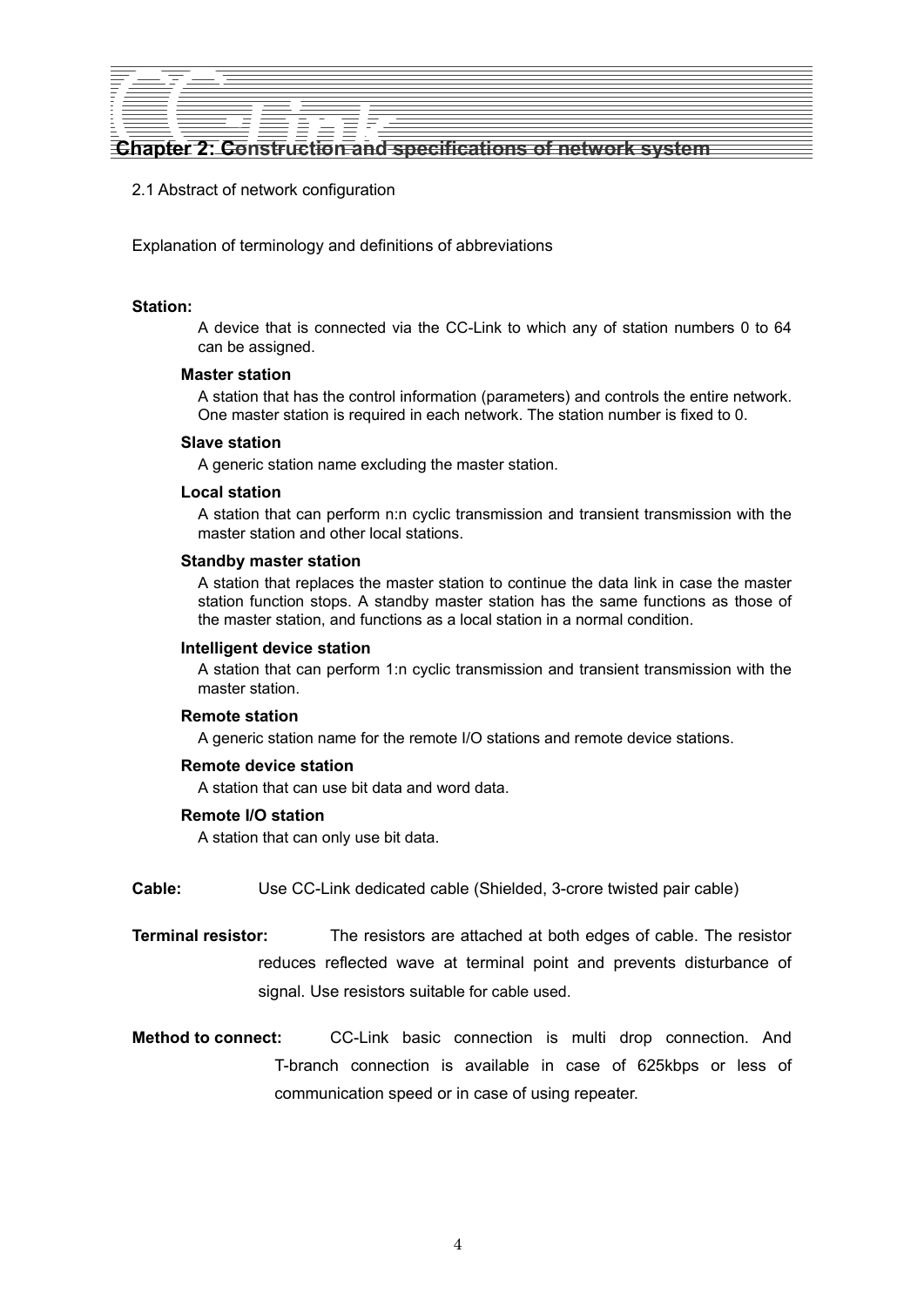

#### 2.2 Network specification

This document describes the wiring specifications for CC-Link Ver.1.10. Refer to the Appendix for details on the CC-Link Ver.1.00 wiring specifications.

#### **CC-Link version:**

| Ver.1.00  |                                                                                                                                              |
|-----------|----------------------------------------------------------------------------------------------------------------------------------------------|
| Ver. 1.10 | The station-to-station cable length increased to 20cm or more, improving<br>wiring performance.<br>*Device and cable specifications changed. |
| Ver. 2.00 | System and per-station data volume increased to a maximum of 8 times.<br>*Cable specifications not changed from Ver.1.10.                    |

#### **Identifying Ver.1.10-compatible products:**

- Products can be identified by the following means.
- 1) If they display the "CC-Link" logo (main unit, Service Instructions, catalog, packaging, etc.)



2) If they display "CC-Link Ver.1.10" as the version (Service Instructions, rating plate, catalog, packaging, etc.)

#### **Identifying Ver.2.00-compatible products:**

- Products can be identified by the following means.
- 1) If they display "V2" near the "CC-Link" logo (main unit, Service Instructions, catalog, packaging, etc.)



2) If they display "CC-Link Ver.2.00" as the version (Service Instructions, rating plate, catalog, packaging, etc.)

It is recommended that you use Ver.1.10-compatible cables for devices which are Ver.1.10 or later (Ver.1.10 and Ver.2.00). If the overall system consists of devices which are Ver.1.10 or later (Ver.1.10 and Ver.2.00) and Ver.1.10 cables, the following advantages can be obtained.

(1) The minimum length for all connecting cables between stations is 20 cm under all conditions.

There is no need to take into consideration any restrictions on cable lengths as a result of differences in the type of station between neighboring devices.

- (2) Because of the increased freedom in the lengths of the cables, the burden of wiring work and the positioning of devices can be reduced.
- (3) When devices are placed net to each other, there is no need to leave any excess length of cable, so that space can be used much more efficiently.

(4) Cables from different manufacturers can be used together at the same time.

Note: For systems where Ver.1.00, 1.10 and 2.00-compatible units and Ver.1.00 and 1.10 cables are being used together at the same time, the maximum overall cable extensions and the length of cables connecting different stations will correspond to Ver.1.00 specifications. Refer to the appendix for details on CC-Link Ver.1.00 specifications.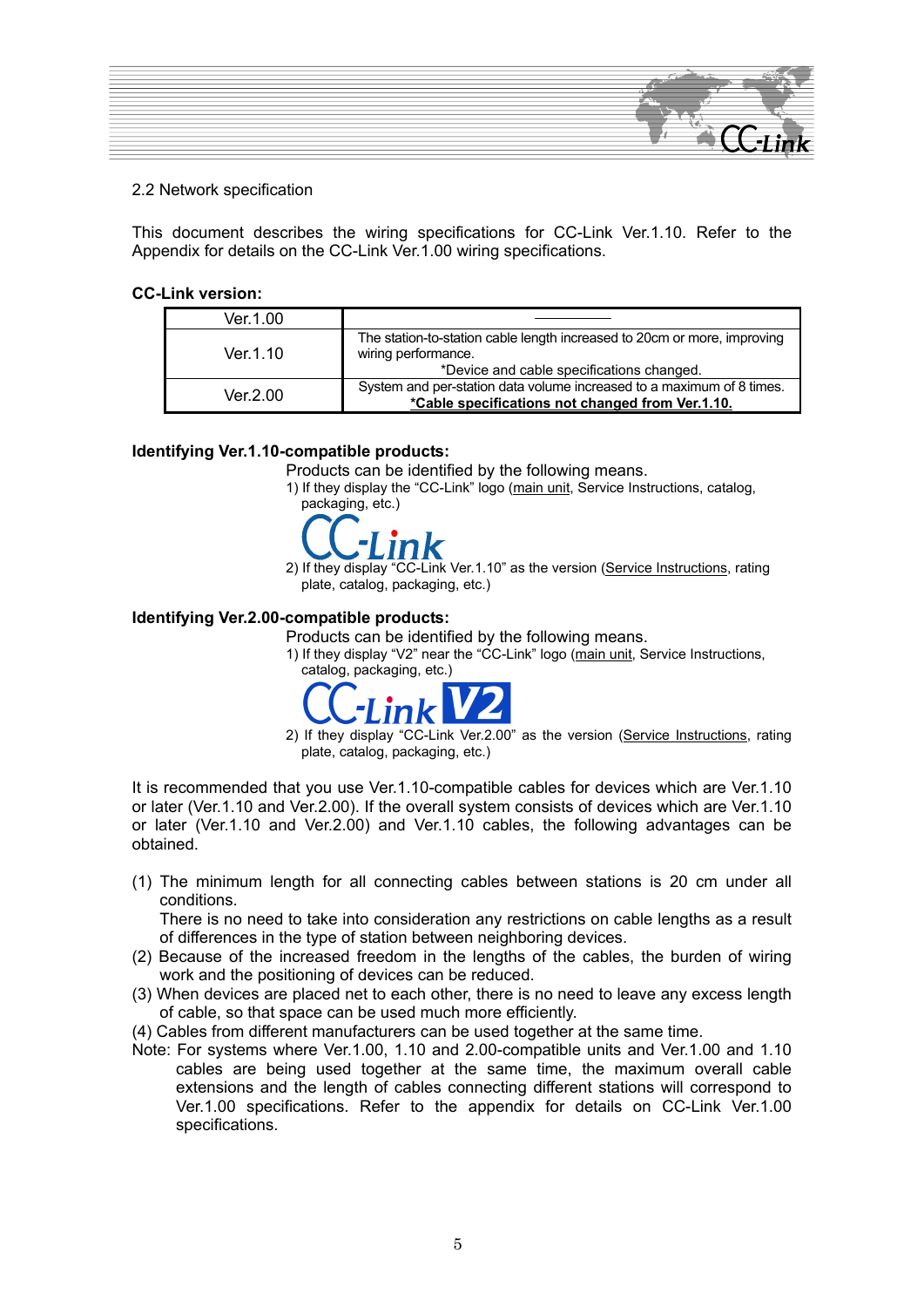

#### **Communication speed and cable length:**

#### (1) Multi-dropped connection (CC-Link Ver.1.10 system)

(Condition: All devices and CC-Link cable should be Ver.1.10 compatible products. If any of products is in Ver.1.00, follow the specification for Ver.1.00)



Fig. 2.1 Connection style

CC-Link dedicated cable Ver.1.10(Characteristic Impedance: 110 ohm type)

| Table 2.1 Communication speed and cable length (CC-Link dedicated cable Ver.1.10)                               |  |  |  |  |  |  |  |  |  |
|-----------------------------------------------------------------------------------------------------------------|--|--|--|--|--|--|--|--|--|
| Communication speed<br>156kbps<br>10Mbps<br>625kbps<br>2.5Mbps<br>5Mbps                                         |  |  |  |  |  |  |  |  |  |
| Station-to-station cable length<br>20cm or more<br>20cm or more<br>20cm or more<br>20cm or more<br>20cm or more |  |  |  |  |  |  |  |  |  |
| Maximum transmission distance<br>1200m<br>900 <sub>m</sub><br>160 <sub>m</sub><br>100 <sub>m</sub><br>400m      |  |  |  |  |  |  |  |  |  |

CC-Link dedicated high flexible cable Ver.1.10(Characteristic Impedance: 110 ohm type) There are the following three different cables according to the specifications of the maximum transmission distance.

(1) Transmission distance 70% product (the cable model name is ended by "-7".)

- (2) Transmission distance 50% product (the cable model name is ended by "-5".)
- (3) Transmission distance 30% product (the cable model name is ended by "-3".)

Table 2.2 Communication speed and cable length (Ver.1.10 compatible CC-Link dedicated high flexible cable (Transmission distance 70% product))

| Communication speed             | 156kbps      | 625kbps      | 2.5Mbps      | 5Mbps        | 10Mbps       |
|---------------------------------|--------------|--------------|--------------|--------------|--------------|
| Station-to-station cable length | 20cm or more | 20cm or more | 20cm or more | 20cm or more | 20cm or more |
| Maximum transmission distance   | 840m         | 630m         | 280m         | 112m         | 70m          |

Table 2.3 Communication speed and cable length (Ver.1.10 compatible CC-Link dedicated high flexible cable (Transmission distance 50% product))

| Communication speed             | 156kbps      | 625kbps          | 2.5Mbps      | 5Mbps        | 10Mbps       |
|---------------------------------|--------------|------------------|--------------|--------------|--------------|
| Station-to-station cable length | 20cm or more | 20cm or more     | 20cm or more | 20cm or more | 20cm or more |
| Maximum transmission distance   | 600m         | 450 <sub>m</sub> | 200m         | 80m          | 50m          |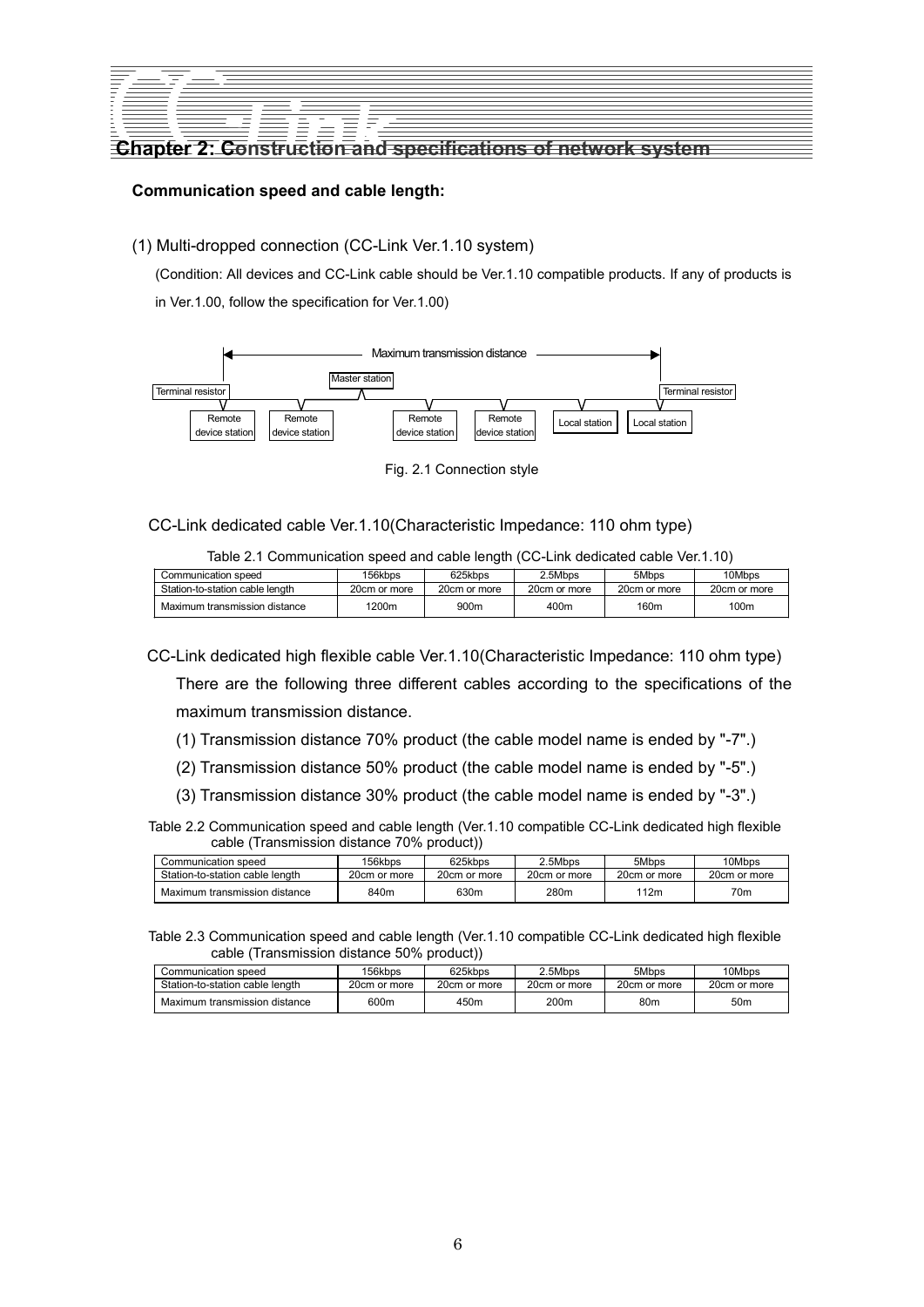

Table 2.4 Communication speed and cable length (Ver.1.10 compatible CC-Link dedicated high flexible cable (Transmission distance 30% product))

| Communication speed             | 156kbps      | 625kbps      | 2.5Mbps      | 5Mbps        | 10Mbps       |
|---------------------------------|--------------|--------------|--------------|--------------|--------------|
| Station-to-station cable length | 20cm or more | 20cm or more | 20cm or more | 20cm or more | 20cm or more |
| Maximum transmission distance   | 360m         | 270m         | 120m         | 40m          | 30m          |

When using CC-Link dedicated cables and high flexible cables together

Within the following expression range, the Ver.1.10 compatible CC-Link dedicated cables and Ver.1.10 compatible CC-Link dedicated high flexible cables can be used together.

Maximum transmission distance of CC-Link dedicated cables

 $\geq$ (CC-Link dedicated cable length) + (high flexible cable length (transmission distance 70% product)) / 0.7 + (high flexible cable length (transmission distance 50% product)) / 0.5 + (high flexible cable length (transmission distance 30% product)) / 0.3

\*Cables of different vendors can be used together if they are Ver.1.10 compatible.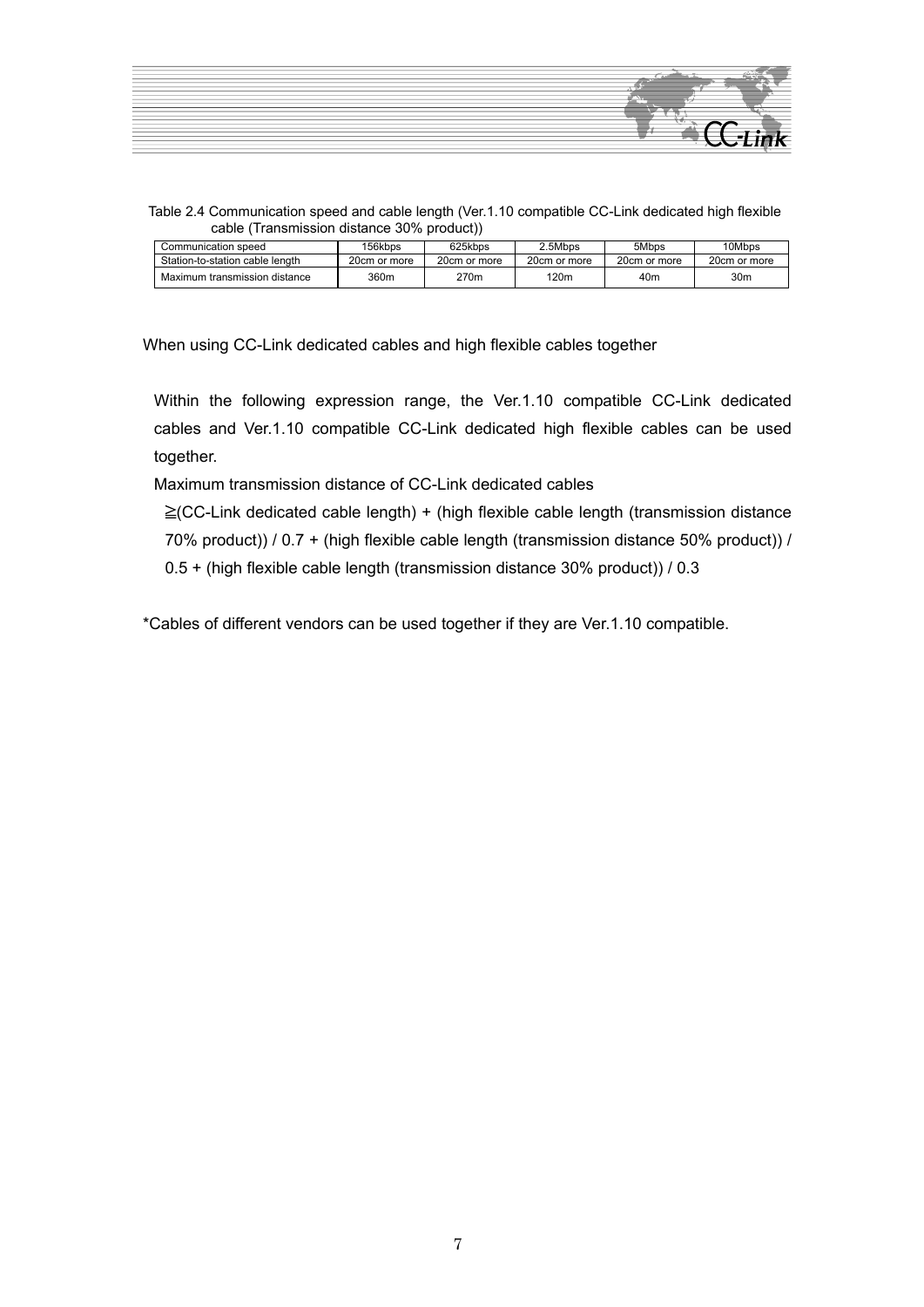

(2) T-branch connection

| Trunk line:                | The cable attached terminal resistor on both edges.             |  |  |  |  |  |  |  |  |
|----------------------------|-----------------------------------------------------------------|--|--|--|--|--|--|--|--|
| Trunk line length:         | The cable length of inter terminal resistor without branch line |  |  |  |  |  |  |  |  |
|                            | length.                                                         |  |  |  |  |  |  |  |  |
| <b>Branch line:</b>        | The cable branched off from trunk line.                         |  |  |  |  |  |  |  |  |
|                            | Can not branch off from branch line without repeater.           |  |  |  |  |  |  |  |  |
| <b>Branch line length:</b> | The cable length of 1 branch line.                              |  |  |  |  |  |  |  |  |
| <b>Total branch line:</b>  | Total length added whole branch line.                           |  |  |  |  |  |  |  |  |

#### **Communication speed and cable length:**

1) When repeater is not used



Fig. 2.5 T-branch connection (When repeater is not used)

| Table 2.9 Communication speed and cable length (T-branch connection (When repeater is not used)) |  |  |  |  |
|--------------------------------------------------------------------------------------------------|--|--|--|--|
|--------------------------------------------------------------------------------------------------|--|--|--|--|

| Communication speed                                                  |                                                                                     | 625kbps<br>156kbps                   |      | 10M/5M/2.5Mbps are not allowed                                                                 |  |  |  |
|----------------------------------------------------------------------|-------------------------------------------------------------------------------------|--------------------------------------|------|------------------------------------------------------------------------------------------------|--|--|--|
| Station-to-station<br>cable length                                   | Between master and<br>local stations, intelligent                                   | 1 <sub>m</sub> or more<br>2m or more |      | For a system configured only with remote I/O stations and remote<br>device stations            |  |  |  |
|                                                                      | device station, and<br>adjacent stations *1                                         |                                      |      | For a system configuration that contains local stations and intelligent<br>device stations     |  |  |  |
|                                                                      | Between remote I/O<br>stations and remote<br>device stations<br>(shortest cable) *2 | 30cm or more                         |      |                                                                                                |  |  |  |
| Max. No. of stations<br>connected to the branch line<br>(per branch) |                                                                                     | 6                                    |      | See communication specification for the total number of connected<br>stations                  |  |  |  |
| Max. trunk line length                                               |                                                                                     | 500m                                 | 100m | The length of the cable between terminal resistors. The branch line<br>length is not included. |  |  |  |
| Distance between T<br>branches                                       |                                                                                     | No limit                             |      |                                                                                                |  |  |  |
| Max. branch line length                                              |                                                                                     |                                      | 8m   | Cable length per branch                                                                        |  |  |  |
| Overall branch line length                                           |                                                                                     | 200 <sub>m</sub><br>50 <sub>m</sub>  |      | Total length of all branch lines                                                               |  |  |  |

Note: As the connection cable, use the Ver.1.10 compatible CC-Link dedicated cable (characteristic impedance 110 $\Omega$ ).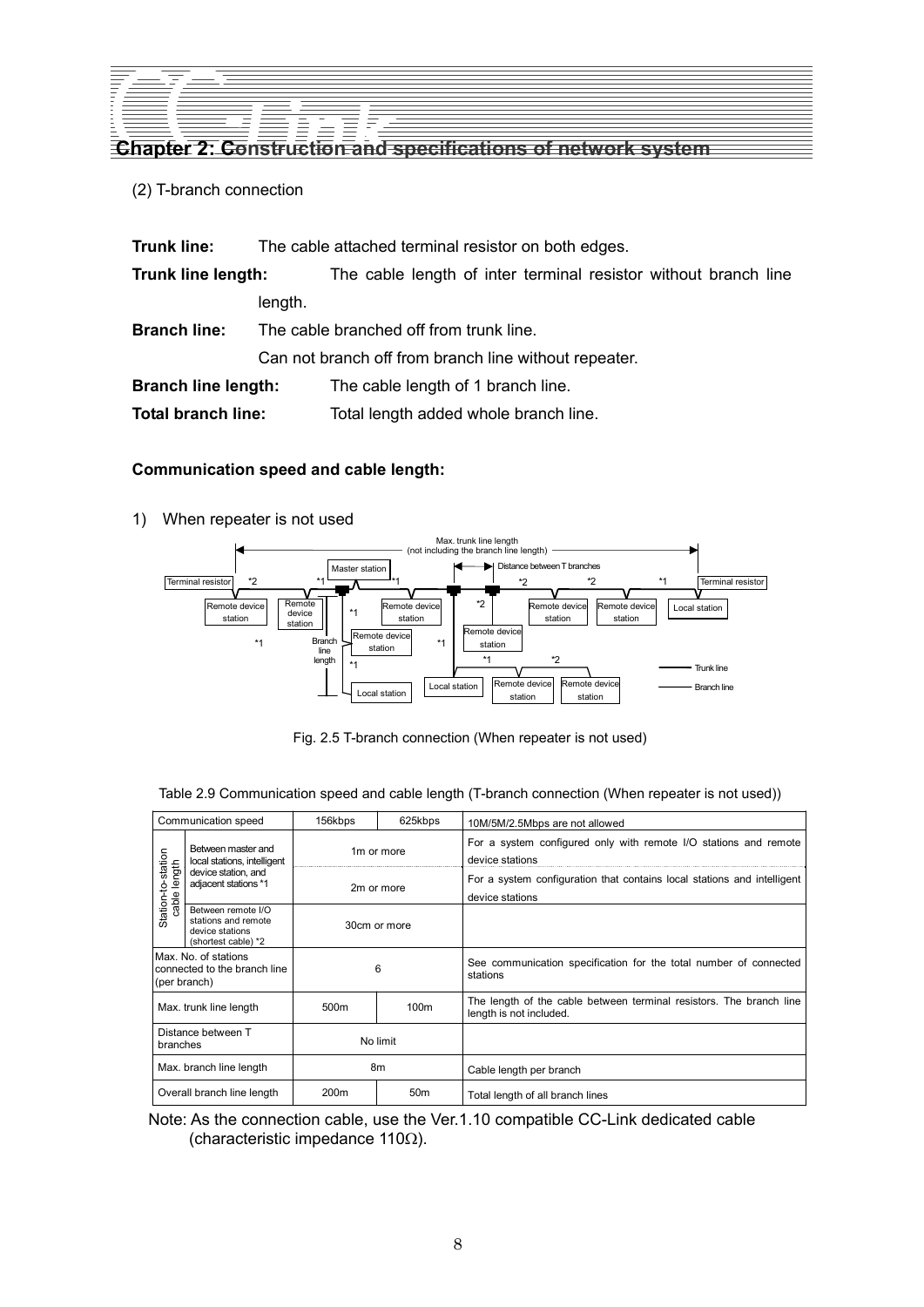

#### 2) When repeater is used

Enable to Connect T-Branch with repeater at every communication speed. Enable to Extend transmission distance by using some pcs of repeater.

Note:

When repeater is used, the procedure is not CC-Link specification. Followings are each product specification.

Followings are product repeater specification:

Repeater(T-branch) module



Fig 2.6 T-branch connection (When repeater is used)

| Communication speed                                                              | 156kbps                                                       | 625kbps                                 | 2.5Mbps | 5Mbps | 10Mbps |  |  |
|----------------------------------------------------------------------------------|---------------------------------------------------------------|-----------------------------------------|---------|-------|--------|--|--|
| Station to station cable length                                                  | Same as station to station cable length of CC-Link<br>system. |                                         |         |       |        |  |  |
| Max. No. of stations connected<br>to the branch line                             | No lim ited                                                   |                                         |         |       |        |  |  |
| (Per brand)                                                                      | (within No. of CC-Link specification)                         |                                         |         |       |        |  |  |
| Max. trunk line length                                                           | Transmission distance of CC-Link system                       |                                         |         |       |        |  |  |
| Max. branch line length                                                          |                                                               | Transmission distance of CC-Link system |         |       |        |  |  |
| Max. No. of station per each<br>segment*                                         | 10 level                                                      |                                         |         |       |        |  |  |
| transmission<br>Total<br>distance<br>(Trunk line length + branch<br>line length) | 13200m                                                        | 9900m                                   | 4400m   | 1760m | 1100m  |  |  |

\*:S e gm e n t m ea n s to tal na m e th a t C C - L ink sy ste m d e vice s fro m te rm in a l re sis tor to term in al re s isto r on m ulti drop with using repeater.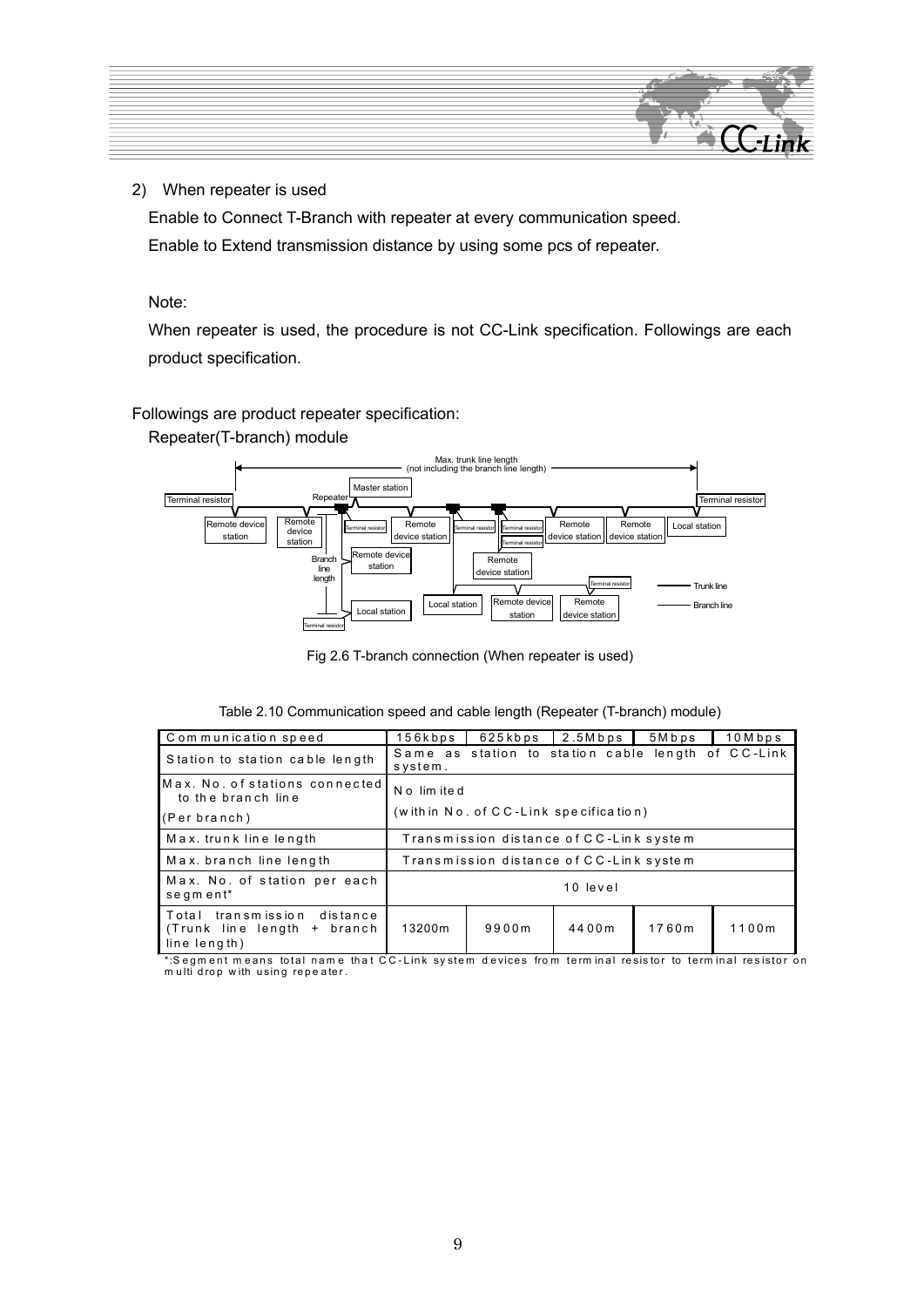

#### When optical repeater module is used SI/QSI optical fiber cable

#### Table 2.11 Communication speed and cable length (Optical Repeater module (SI/QSI))

| Communication speed                                               | 156kbps                                                        | 625kbps | 2.5Mbps | 5Mbps | 10Mbps |
|-------------------------------------------------------------------|----------------------------------------------------------------|---------|---------|-------|--------|
| Station to station cable length                                   | Same as CC-Link specification                                  |         |         |       |        |
| Max. No. of stations connected to<br>the branch line (per branch) | No limited (within CC-Link specification)                      |         |         |       |        |
| Max. trunk line length                                            | Transmission distance of CC-Link system                        |         |         |       |        |
| Max. branch line length                                           | Transmission distance of CC-Link system                        |         |         |       |        |
| Between repeater max. optical<br>fiber cable length               | 500m(SI optical fiber cable)<br>1000m(QSI optical fiber cable) |         |         |       |        |
| Max. No. of stations per segment*                                 | 3 level                                                        |         |         |       |        |
| Total transmission distance (QSI optical cable)                   | 7800m                                                          | 6600m   | 4600m   | 3640m | 3400m  |

\*: Segment means total name that CC-Link system devices from terminal resistor to terminal resistor on multi drop with using repeater.

#### GI optical fiber cable

Table 2.12 Communication speed and cable length(Optical repeater module (GI))

| Communication speed                                              | 156kbps                                  | 625kbps                       | 2.5Mbps           | 5Mbps | 10Mbps |
|------------------------------------------------------------------|------------------------------------------|-------------------------------|-------------------|-------|--------|
| Station to station cable length                                  |                                          | Same as CC-Link specification |                   |       |        |
| Max. No. of stations connected to the<br>branch line(per branch) | No limited(within CC-Link specification) |                               |                   |       |        |
| Max. trunk line length                                           | Transmission distance of CC-Link system  |                               |                   |       |        |
| Max. branch line length                                          | Transmission distance of CC-Link system  |                               |                   |       |        |
| Between repeater max. optical fiber<br>cable length              |                                          |                               | 2000m             |       |        |
| Max. No. of stations per segment*                                | 2 level                                  |                               |                   |       |        |
| Total transmission distance (QSI optical cable)                  | 7600m                                    | 6700m                         | 5200 <sub>m</sub> | 4480m | 4300m  |

\*:Segment means total name that CC-Link system devices from terminal resistor to terminal resistor on multi drop with using repeater.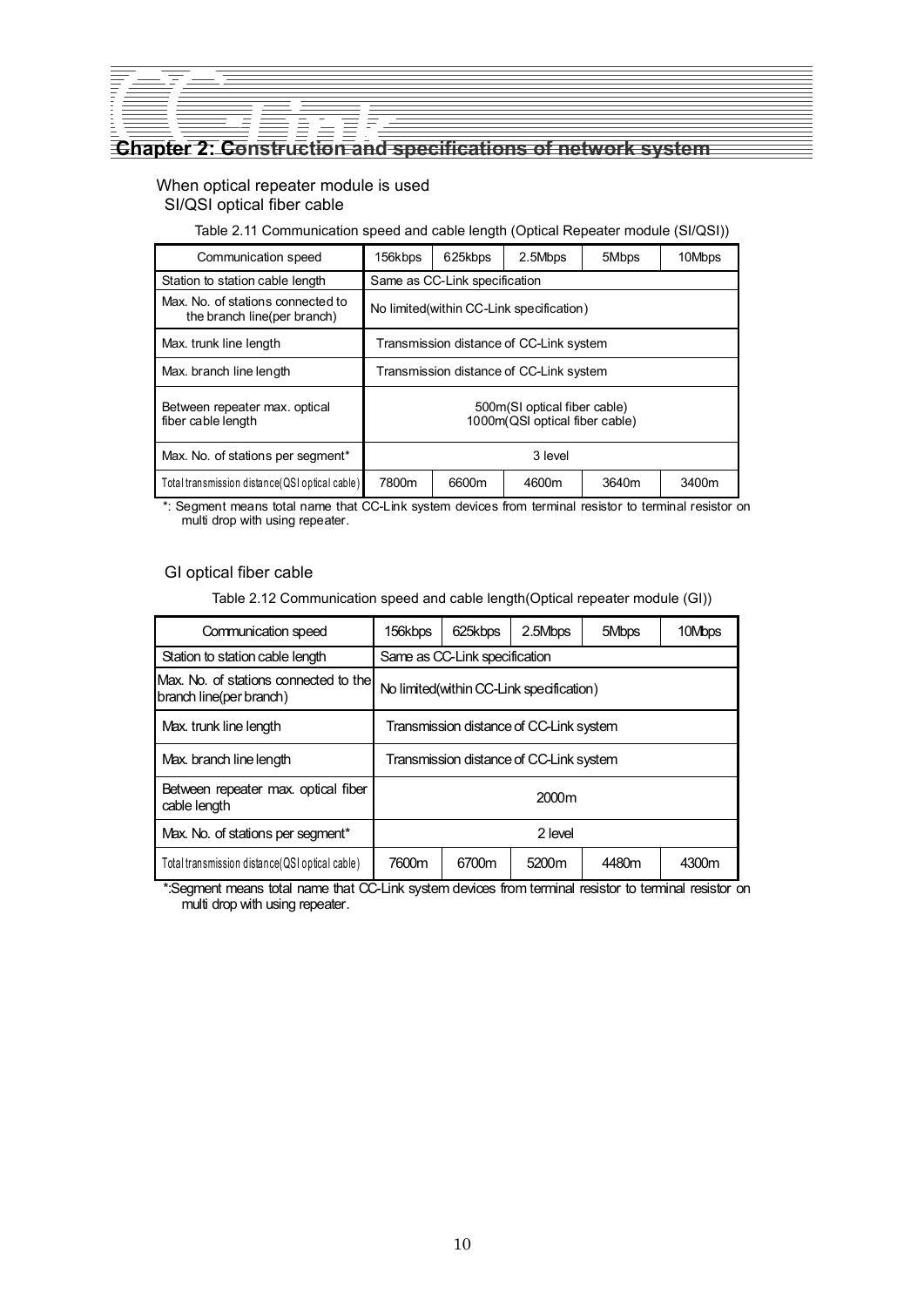

Chapter 3: Select guide for connected devices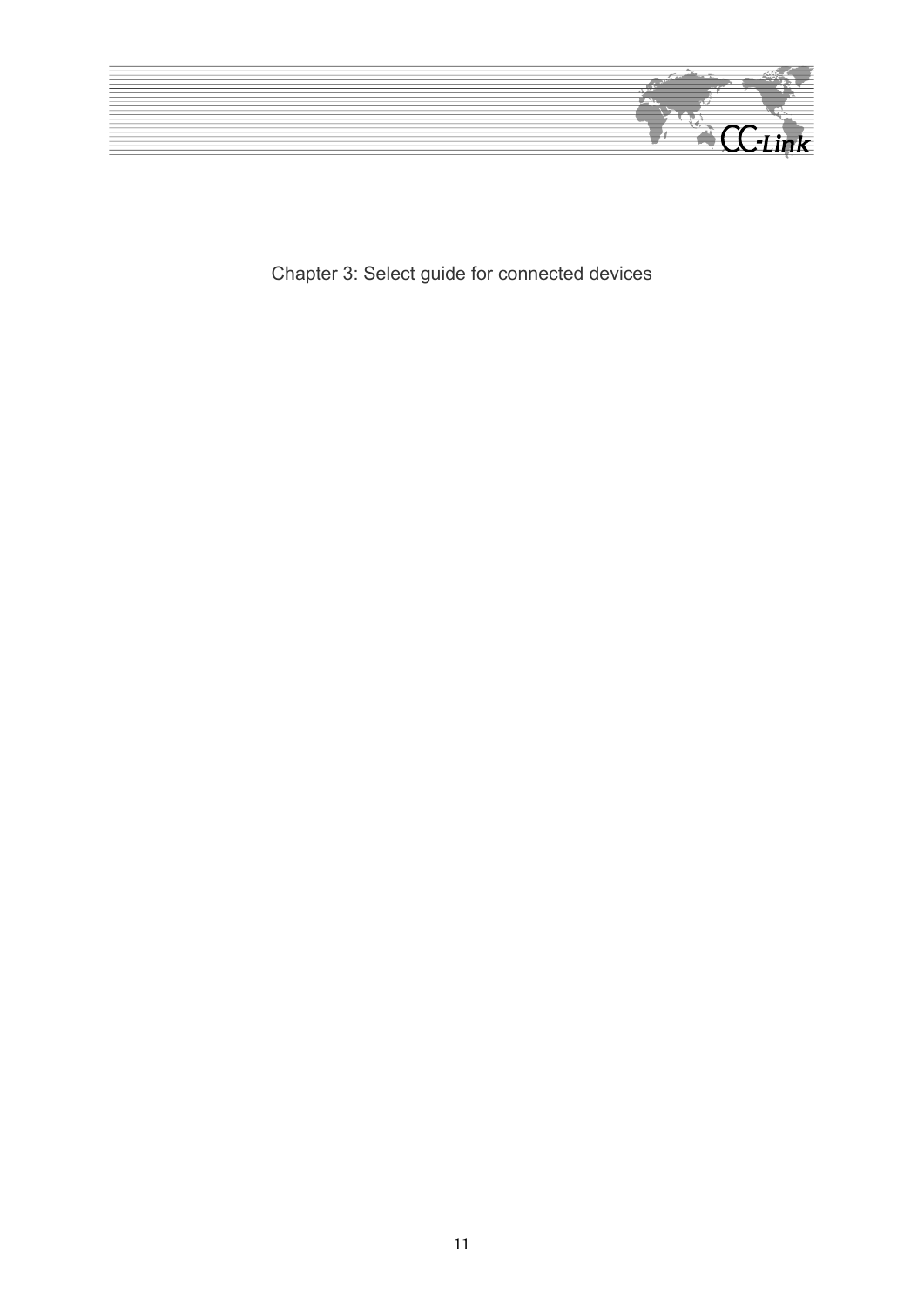

3.1 CC-Link Cable

CC-Link dedicated cable shall be used in CC-Link system.

Specification of CC-Link dedicated cable is as following:

Table 3.1 Specification of CC-Link dedicated cable(Ver.1.10)

| Item                     |                               |      | Specifications                                                                                                        |  |  |
|--------------------------|-------------------------------|------|-----------------------------------------------------------------------------------------------------------------------|--|--|
|                          | Cable type                    |      | Shielded twisted cable                                                                                                |  |  |
| Finish outer diameter    |                               |      | 8.0 mm or less                                                                                                        |  |  |
| Number of wire cores     |                               |      | 3                                                                                                                     |  |  |
|                          | Conductor size                |      | 20AWG                                                                                                                 |  |  |
|                          | Isolator standard thickness   |      | 0.55 to 0.80 mm                                                                                                       |  |  |
|                          |                               |      | 20 lines/0.18 mm or 24 lines/0.18 mm                                                                                  |  |  |
|                          | Drain line                    |      | Insert separately or in a bundle between the ground cable bundle                                                      |  |  |
|                          |                               |      | and aluminum tape.                                                                                                    |  |  |
|                          | Conductor resistance (20°C)   |      | $37.8\Omega/km$                                                                                                       |  |  |
|                          | Insulation resistance         |      | 10000 M <sup>2</sup> km or more                                                                                       |  |  |
|                          | Withstand voltage             |      | 500VDC 1 minute                                                                                                       |  |  |
|                          | Electrostatic capacity (1kHz) |      | 60 nF/km or less                                                                                                      |  |  |
| Electric characteristics | Characteristic impedance      | 1MHz | 110±15                                                                                                                |  |  |
|                          |                               | 5MHz | 110±6 <sup>Ω</sup>                                                                                                    |  |  |
|                          | Attenuation amount            | 1MHz | 1.6 dB/100m or less                                                                                                   |  |  |
|                          | $(20^{\circ}C)$               | 5MHz | 3.5 dB/100m or less                                                                                                   |  |  |
| Cross section            |                               |      | Sheath<br>DA<br>Shield<br>Blue<br>Aluminum tape<br>White<br>Yellow<br>DB<br>DG<br>Grounding wire<br>Drain line        |  |  |
|                          |                               |      | Sheath<br>DA<br>Shield<br>Blue<br>Aluminum tape<br><b>White</b><br>Yellow<br>DB<br>DG<br>Grounding wire<br>Drain line |  |  |

#### Connection with device

Table 3.2 The color of isolator and terminal connector

| Color of isolator      | Terminal |
|------------------------|----------|
| Blue                   | DΑ       |
| White                  | DΒ       |
| Yellow                 | DG       |
| Grounding wire(Shield) | ח וף     |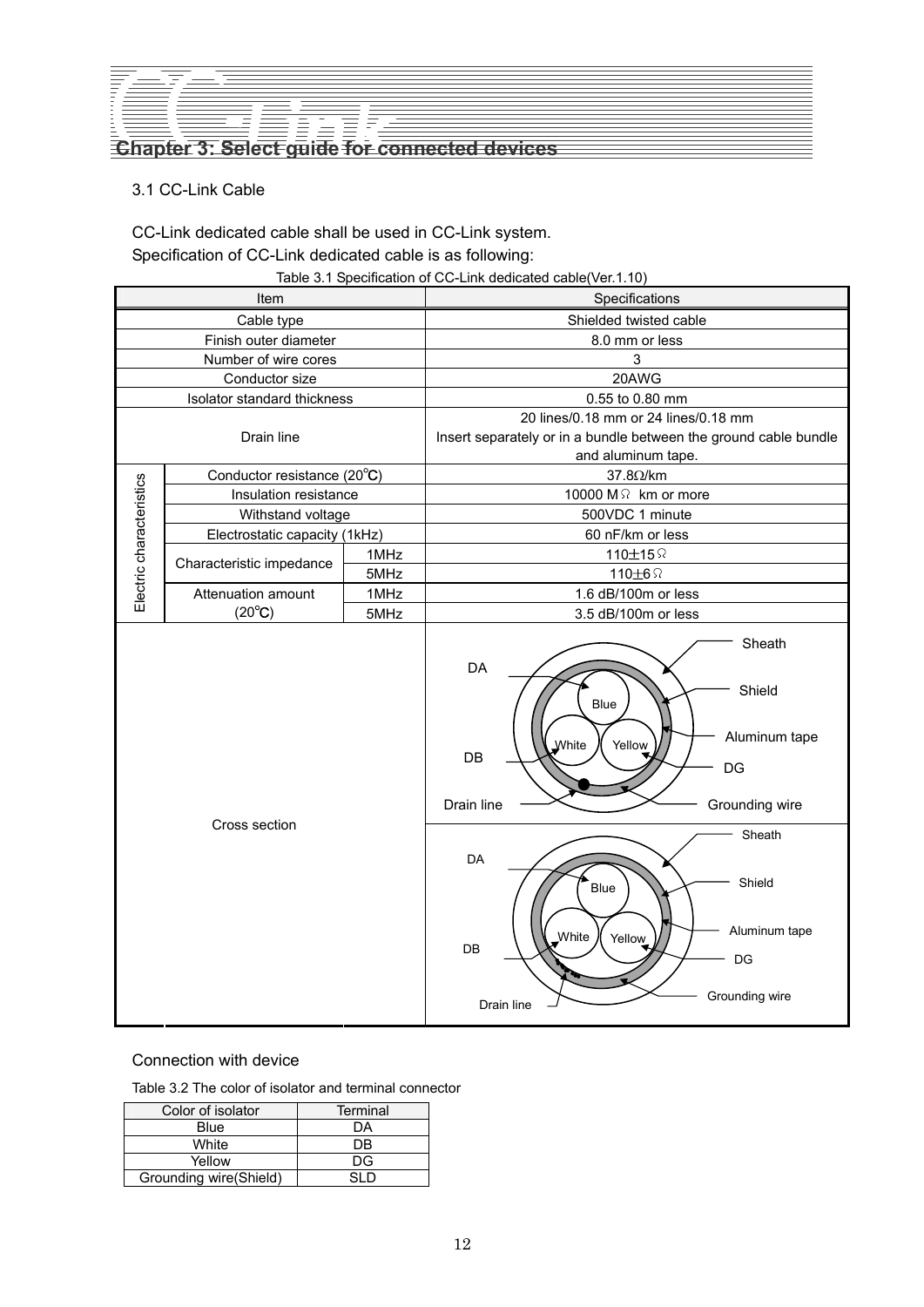| $\overline{\phantom{a}}$ |      |
|--------------------------|------|
| __                       |      |
|                          | -    |
|                          |      |
|                          |      |
|                          |      |
|                          |      |
|                          |      |
|                          |      |
|                          | u s  |
|                          |      |
| ╼                        |      |
| <b>MEA</b>               |      |
|                          |      |
| _                        |      |
|                          |      |
| _                        | . .  |
|                          |      |
|                          | 1 N  |
|                          | ---- |
|                          |      |
|                          |      |

#### 3.2 Terminal resistor

The termination resistors which can be used with Ver.1.10-compatible CC-Link dedicated cables are 110Ω±5% 1/2W.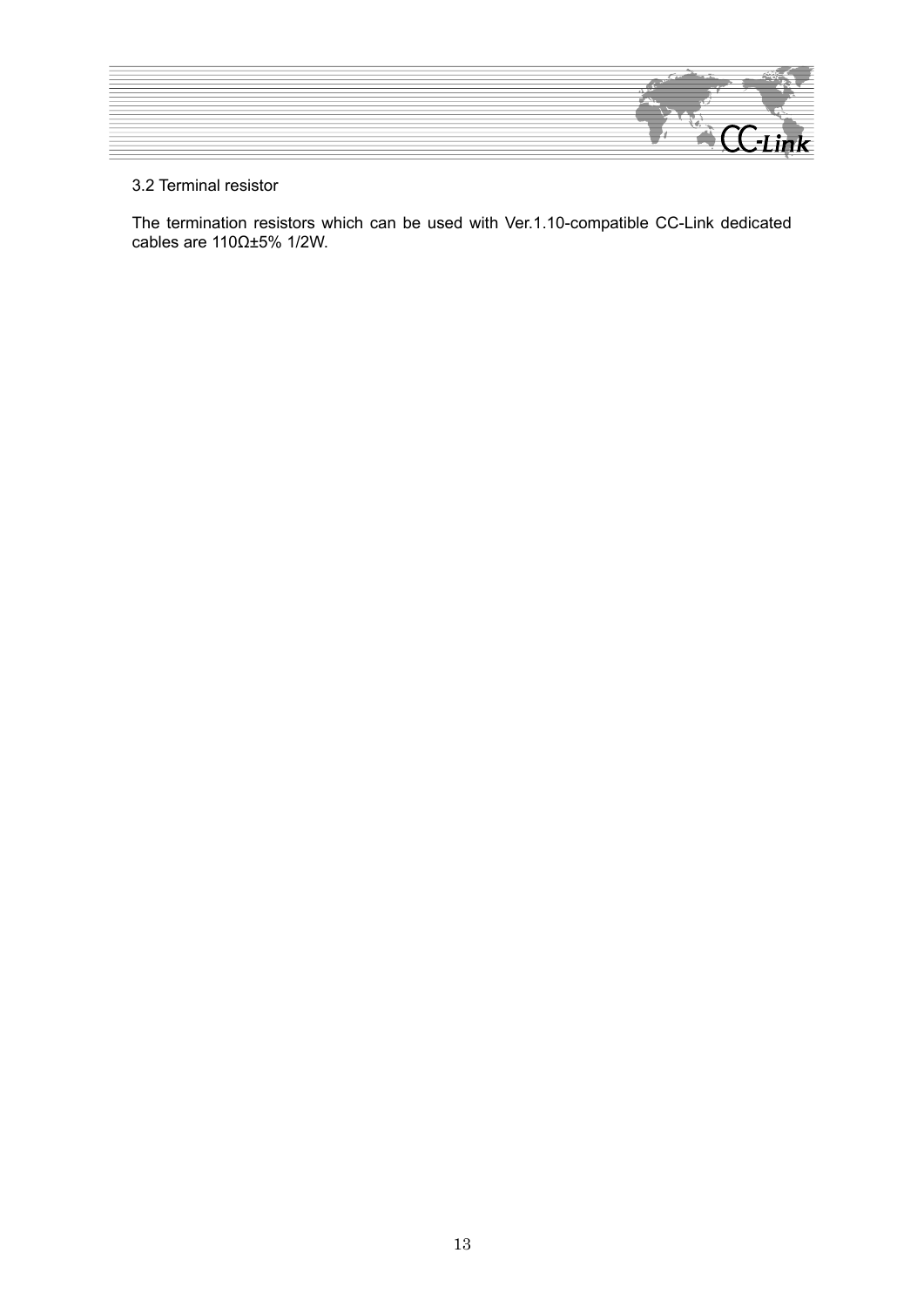

#### 3.3 Connector

Following are the recommended specifications for cable relay connectors and circuit board mounting connectors and cable linking connectors which can be used with CC-Link.

(1) IP20 connector types (5-pin)

| Table 0.0 Opedifications for if 20 confidence types to plit; |                                                        |                                           |          |  |  |  |
|--------------------------------------------------------------|--------------------------------------------------------|-------------------------------------------|----------|--|--|--|
|                                                              | Connector type                                         | Contact                                   |          |  |  |  |
| Contact<br>resistance                                        | $30 \text{m}\Omega$ or less                            | <b>CLPA</b>                               |          |  |  |  |
| Metal plating<br>thickness                                   | $0.2 \mu m$ or more                                    |                                           |          |  |  |  |
| Waterproofing<br>type                                        | IP20 (JIS C 0920)                                      | Pin layout<br>At circuit board            | At cable |  |  |  |
| Pin layout                                                   | 1pin:DA<br>2pin:DB<br>3pin:DG<br>4pin:OPEN<br>5pin:SLD | eeeee<br>$\overline{z}$<br>eense<br>12345 | 12345    |  |  |  |

Table 3.3 Specifications for IP20 connector types (5-pin)

Note: Use connectors which have been approved by CLPA for both male and female connectors.

#### (2) M12(Micro) type (4 cores) – A coding

Table 3.4 Specification of M12(Micro) type (4 cores)

|                            | M12(Micro)type                            | <b>Contact</b>                 |  |
|----------------------------|-------------------------------------------|--------------------------------|--|
| Contact<br>resistance      | $5m\Omega$ or less                        | <b>CLPA</b>                    |  |
| Thickness of<br>gold plate | $0.1 \mu m$ or more                       | Pin position<br>Female<br>Male |  |
| Type of water<br>proof     | IP67(JIS C 0920)                          |                                |  |
| Pin position               | 1pin:SLD<br>2pin:DB<br>3pin:DG<br>4pin:DA | 2<br>ر 2<br>3<br>3<br>4        |  |

Note: If use cordset(cable with connectors), use one certified by CLPA.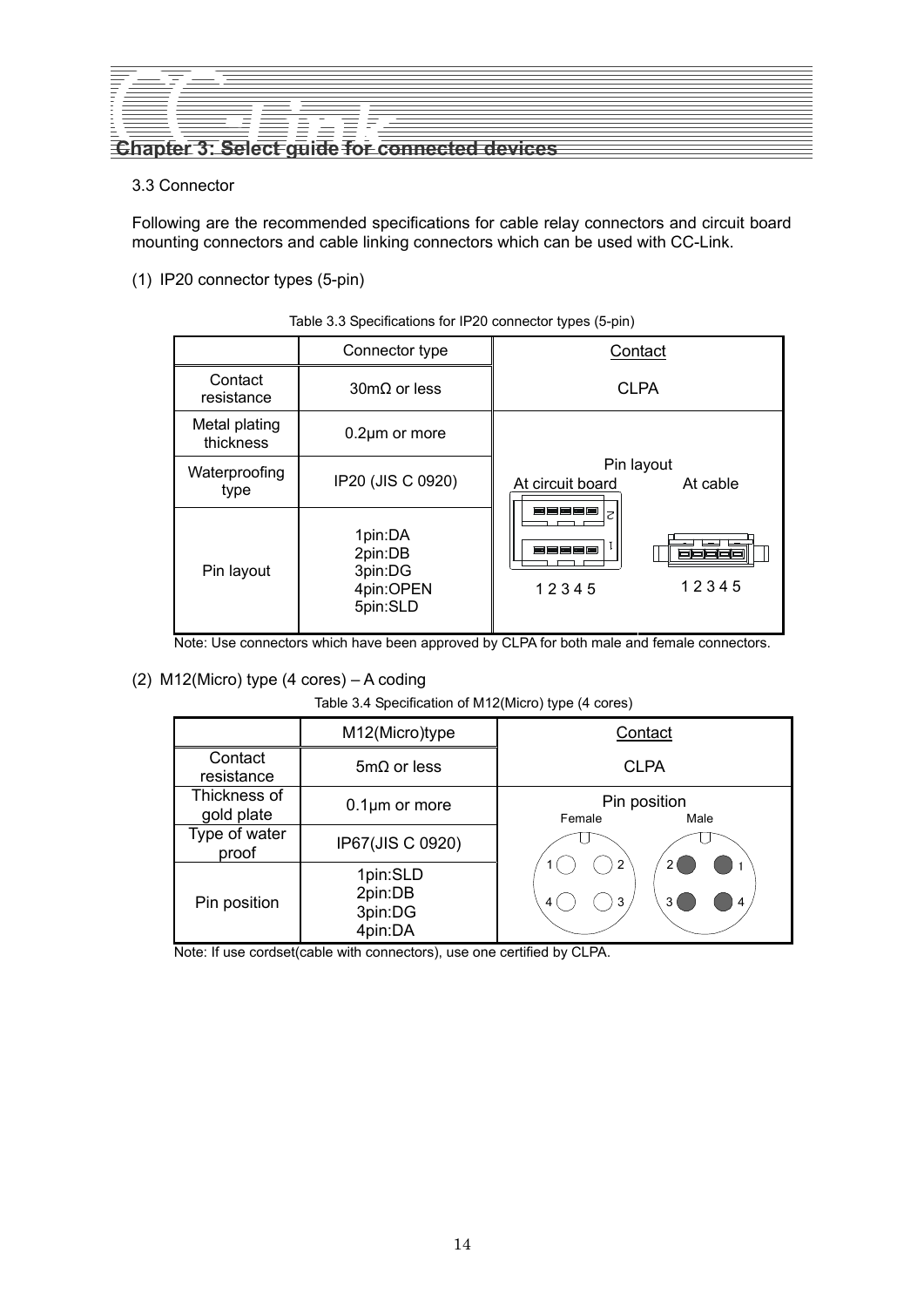

Recommended specifications of connector relaying between CC-Link dedicated cables are as followings:

(3) Easy connection water proof type(4 cores, 7 cores)

|  |  | Table 3.5 Easy connection water proof type |  |
|--|--|--------------------------------------------|--|
|  |  |                                            |  |

|                                           | Easy connection water proof<br>type                                  | <b>Contact</b>        |
|-------------------------------------------|----------------------------------------------------------------------|-----------------------|
| Contact<br>resistance                     | $5m\Omega$ or less                                                   |                       |
| Thickness of<br>gold plate                | $0.5 \mu m$ or more                                                  | <b>CLPA</b>           |
| <b>Type of Water</b><br>proof             | IP67 (JIS C 0920)                                                    |                       |
| Conducts                                  |                                                                      | Pin position          |
|                                           |                                                                      | Female<br>Male        |
| 4 conductors                              | 1pin:DA<br>2pin:DB<br>3pin:DG<br>4pin:SLD                            | 2<br>2<br>3<br>3<br>4 |
|                                           | 1pin:DA                                                              | Female<br>Male        |
| 7 conductors<br>(with power<br>conductor) | 2pin:DB<br>3pin:DG<br>4pin:N.C.<br>5pin:+24V<br>6pin:24G<br>7pin:SLD | 5<br>3<br>3<br>5      |

Note: It can be used for connection from control panel to out side.

Contact partner vendors which described on CC-Link products catalog published by CLPA or CLPA web site (http://www.cc-link.org/)

Following are the recommended connection conditions for CC-Link cable relay connectors.

| Communication speed                                             |                                                                                   | 156kbps                | 625kbps          | <b>Notes</b>                                                                                 |
|-----------------------------------------------------------------|-----------------------------------------------------------------------------------|------------------------|------------------|----------------------------------------------------------------------------------------------|
|                                                                 | Stations before and<br>after master/local<br>stations and                         | 1 <sub>m</sub> or more |                  | For system configurations between<br>remote I/O and remote device stations<br>only           |
| Length<br>intelligent device<br>of cable<br>stations<br>between |                                                                                   | 2m or more             |                  | For system configurations which<br>include local stations and intelligent<br>device stations |
| stations                                                        | Between remote I/O<br>stations and remote<br>device stations<br>(shortest cables) | 30cm or more           |                  |                                                                                              |
| Max. transmission distance                                      |                                                                                   | 500 <sub>m</sub>       | 100 <sub>m</sub> |                                                                                              |
| Relay connector interval                                        |                                                                                   | No limit               |                  |                                                                                              |

Table 3.6 Recommended connection conditions for cable relay connectors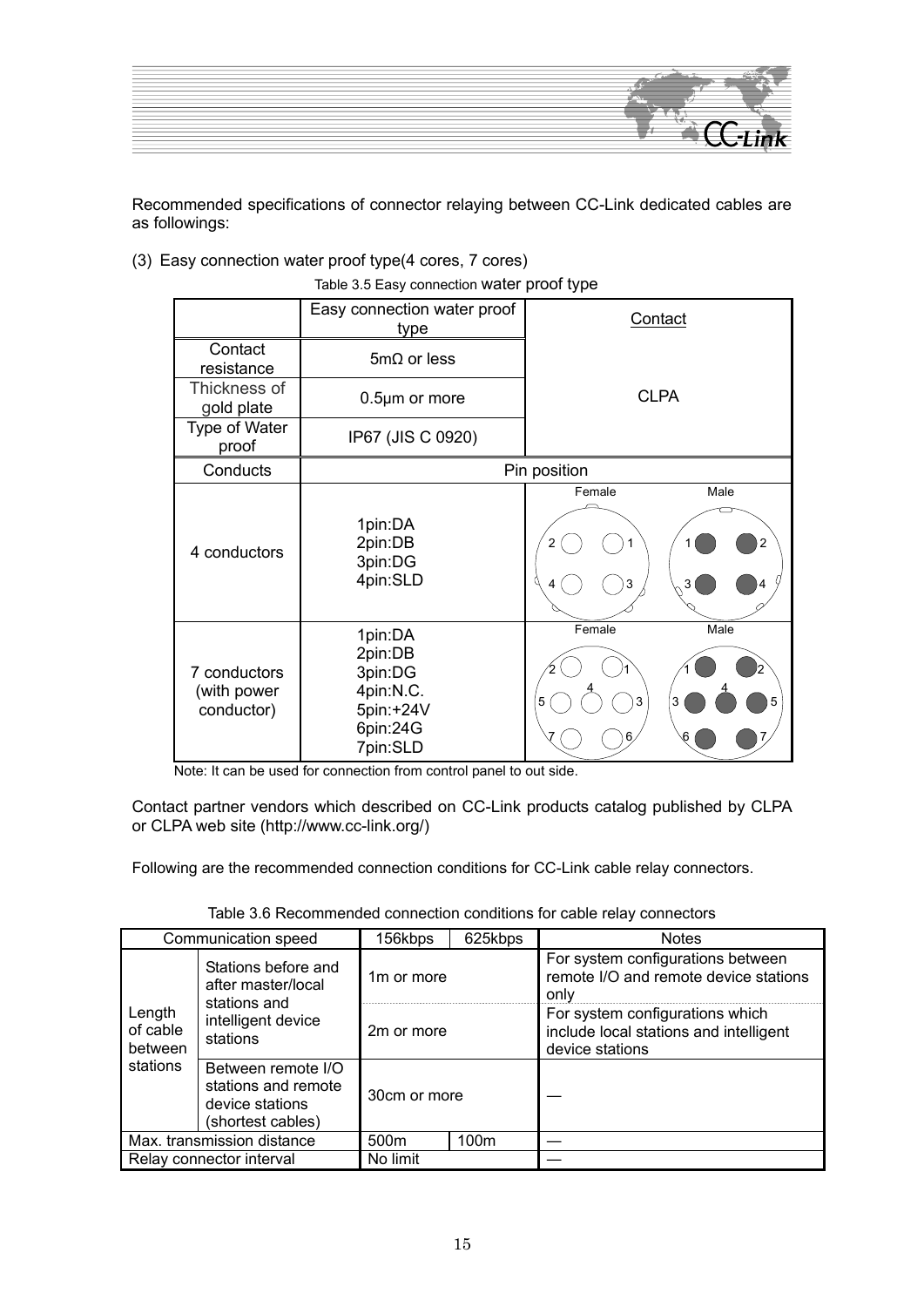

#### 3.4 Power supply

Power supply for only communication of CC-Link is not necessary. Therefore refer to specification of power supply for each partner vendor.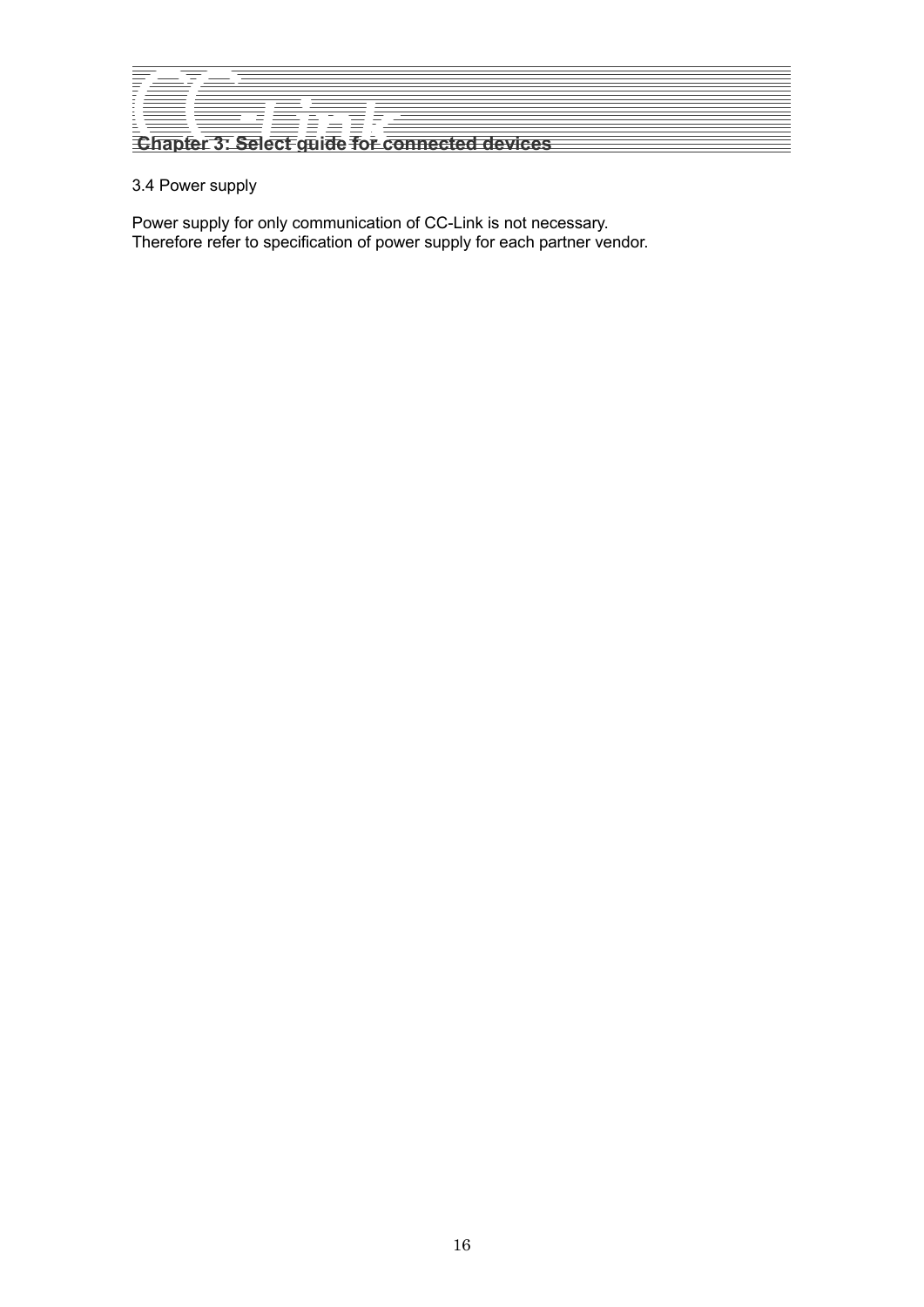

Chapter 4: Set up and cable wiring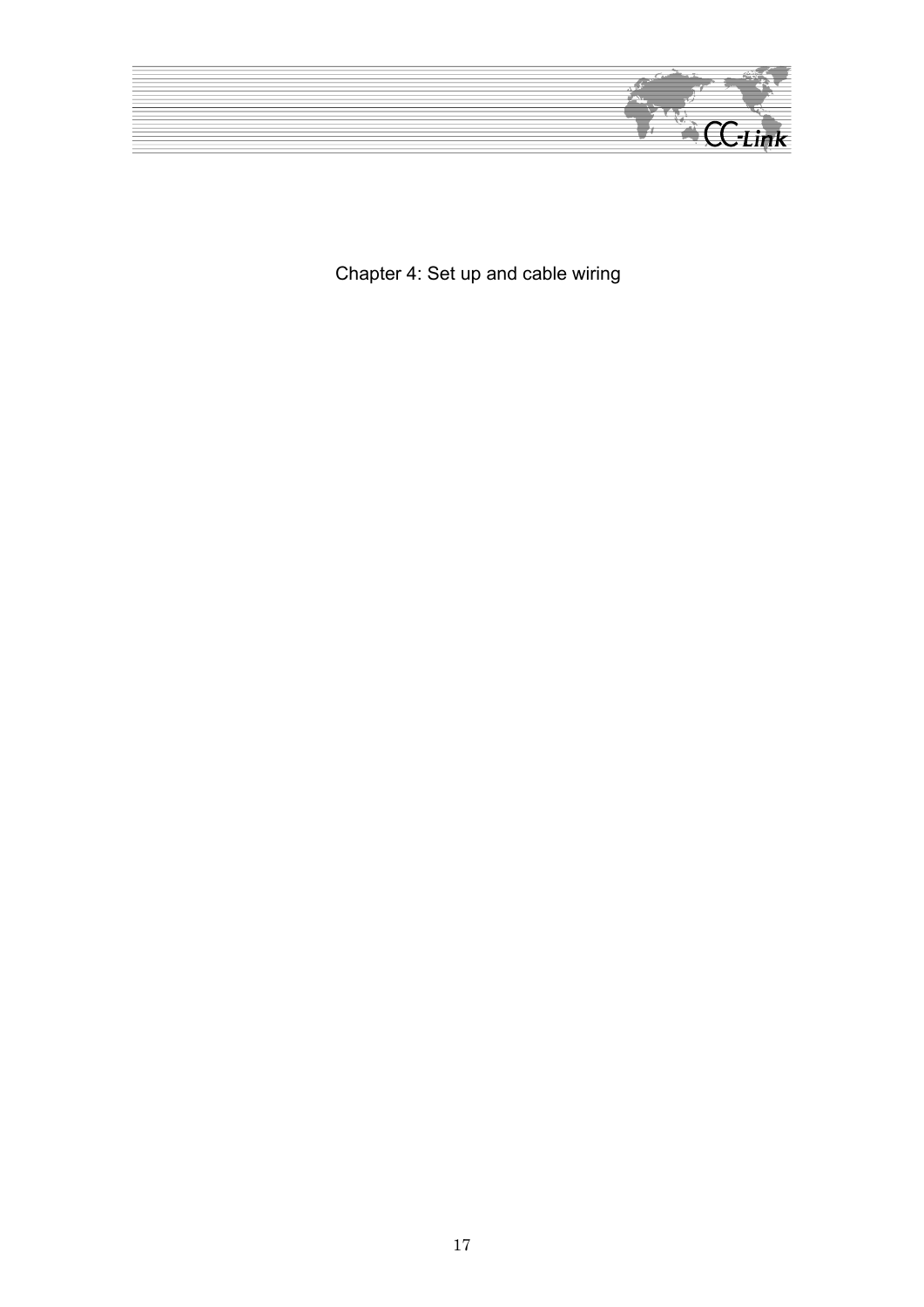

- 4.1 Points to keep in mind to set up cable wiring
- (1) Communication speed/ Maximum transmission distance

Maximum transmission distance depends on communication speed and/or kinds of CC-Link dedicated cable.

Connect and set up according to Chapter 2 "2.2 Network specification"

#### (2) Minimum radius of bending cable

Keep Minimum radius of bending cable in using CC-Link dedicated cable

It may cause pulling out from connector and cable, breaking of cable, and so on, when CC-Link dedicated cable is used with less than minimum radius.

| Minimum       | radius | of Connecting | major diameter of cable x 10 or more  |
|---------------|--------|---------------|---------------------------------------|
| bending cable |        | Stable        | I major diameter of cable x 4 or more |

Minimum radius of bending cable at connecting is permitted in only connecting.

Minimum radius of bending cable at stable permits the characteristic for long period.

#### (3) Permissible tension

Do not add tension to cable as much as possible.

If it was pulled strong, it may cause pulling out connector and cable, breaking of cable , possibility of not keeping the characteristic and so on.

At Connecting: If you have no choice but to tension, use within permissible tension. At Stable: Take notice cable length, how to fix not to add tension to the cable.

Permissible tension(N)=68.6(Unit permissible tension of conductor  $N/mm^2$ )x(No. of cable cores)x(sectional area of conductor)

(Presented by communication cable expert committee of The Japanese Electric Wire & Cable Makers' Association

"Investment Vol. 117, How to select and use communication cable"

4.2 Section in Chapter 4 Permissible tension of cable (published in April of 1994))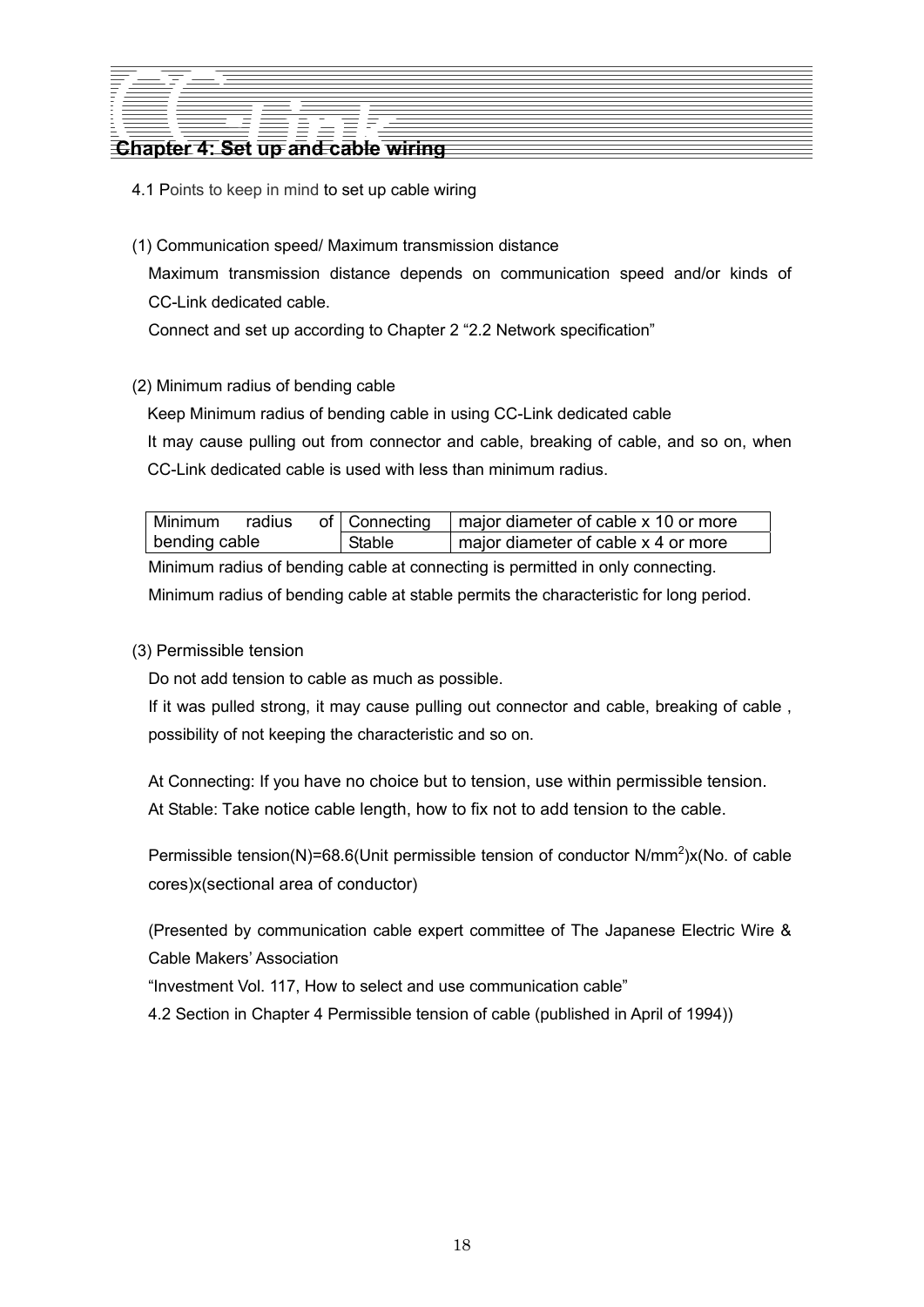#### (4) Points to keep in mind against noise

In order to prevent induced noise, keep signal line as far away from power line as possible.

(We recommend to wire keeping away 100mm or more)

Not set cable up on control panel where high voltage devices are mounted.

Attach surge absorber on devices which radiate noise.

#### (5) Relay connectors for CC-Link cables

If making relay connections using components such as relay terminal boards and relay connectors when laying out CC-Link cables, communication errors may occur for some systems, and so it is recommended that the cables be connected directly to each CC-Link unit. Alternatively, investigate whether a CC-Link repeater unit can be used.

#### (6) Connection with moving point

Use CC-Link dedicated high flexible cable in case of connecting with moving point.

And take notice the followings in order to prevent cable from being broken early.

- Not scratch cable coat.
- Not connect cable with wound.
- Minimize fixed point to set cable
- Not to force to fix cable at point where cable moves
- Connect cable as most suitable length.
- Secure area for radius of bending cable ten times or more cable outer diameter.

#### (7) Others

- Connect cable during power suppliers of connected devices and communication are in off state.

- Take care not to twist cable in release cable from drum or wound.

- Keep cable electrically and mechanically as far away from other cable (power cable, etc) as possible,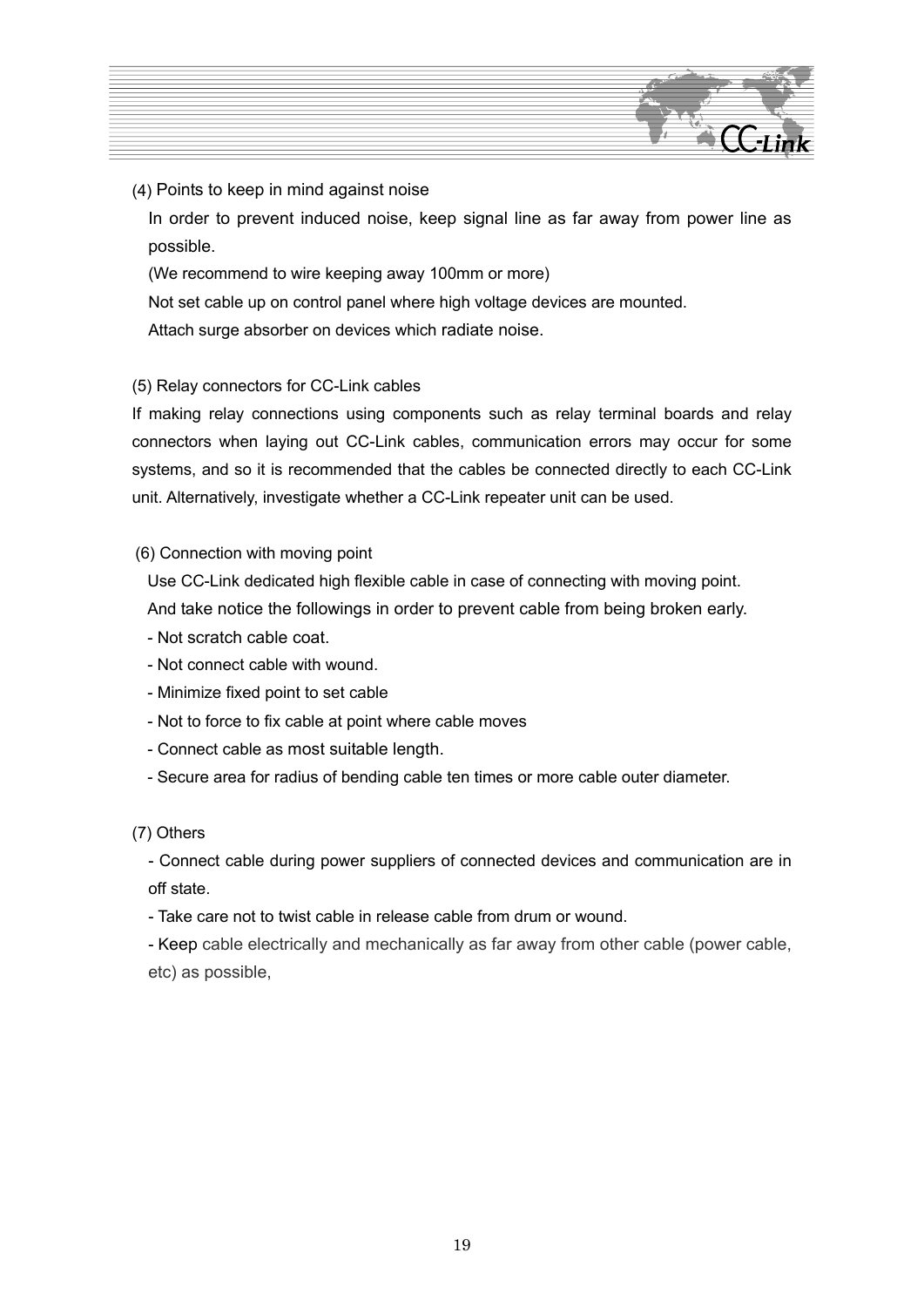

4.2 Process and connection of CC-Link dedicated cable (In case of terminal)

Process CC-Link dedicated cable according to the table 4.1. As well, refer to the table 4.1 for the length of removed cable coat, the length of removed signal wire coat and terminal process of signal wire.

#### Table 4.1 How to process cable

| he<br>length of removed cable coat • | The <sub>1</sub><br>. signal<br>of removed<br>' wire coat.<br>lenath | Terminal process of signal wire |
|--------------------------------------|----------------------------------------------------------------------|---------------------------------|
| 50 <sub>mm</sub>                     | 3mm                                                                  | terminal                        |

#### 1) Removing cable coat

Remove CC-Link dedicated cable coat not to scratch shield mesh. But not remove extra amounts not to cause short.



Fig. 4.1 Removed cable coat

#### 2) Process shield

Ravel shield mesh carefully. As well as signal wire, there is one bare drain wire (stranded wire or each wire). Process the shield according to any of followings.

#### (1) When shield mesh is used

Coat with isolation tube after putting tightly shield mesh and drain wire together. (2) When drain wire is used

Coat drain wire with isolation tube after trimming off the excess shield mesh.





Put shield mesh and drain wire together

(1) When shield mesh is used (2) When drain wire is used

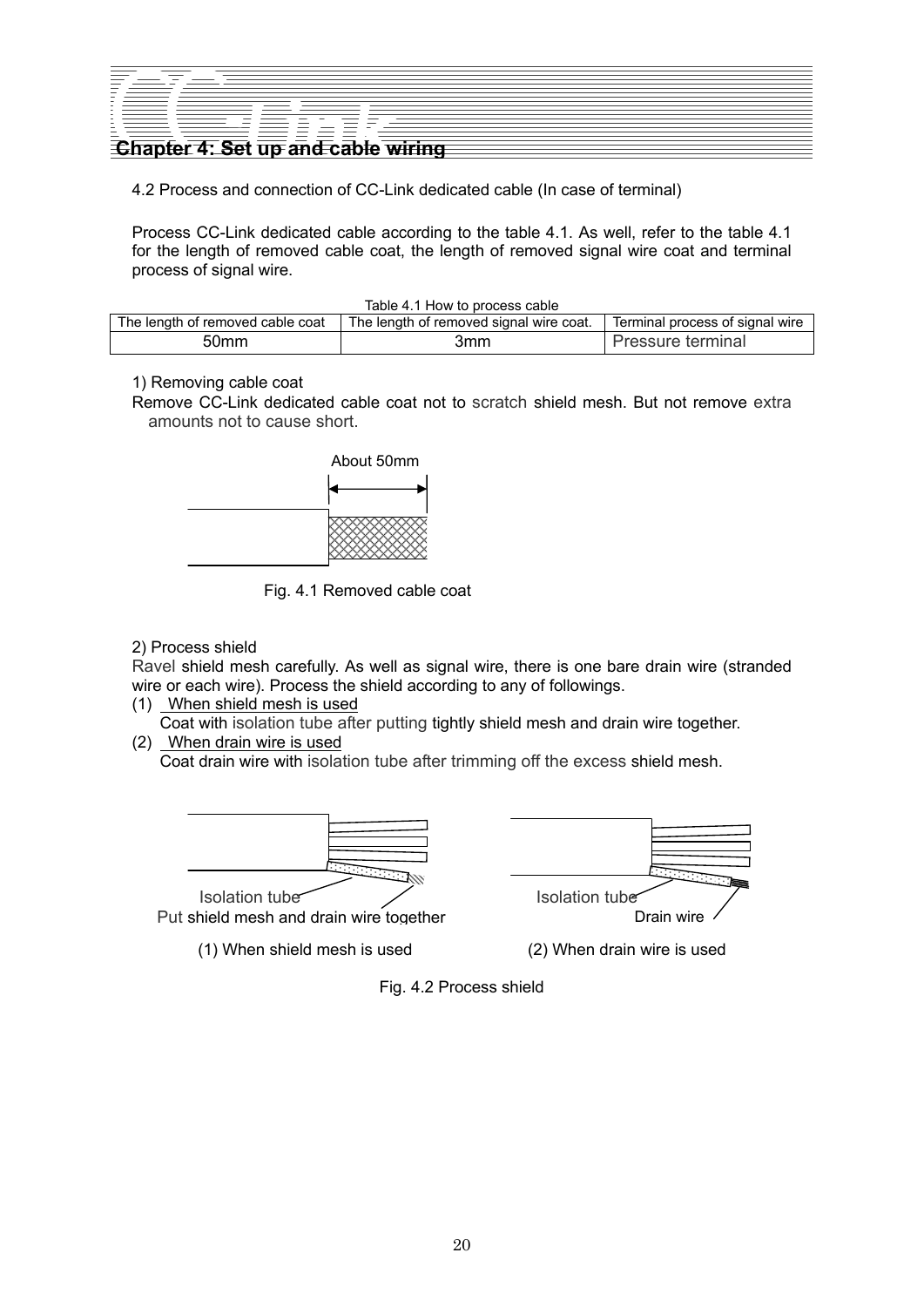

#### 3)Remove signal wire coat

Remove coat of signal wire according to size of Pressure terminal. Put tightly bear signal wire together.



Fig. 4.3 Remove signal wire coat

4) Connection pressure terminal

Connect signal wire removed coat, shield wire with pressure terminal differently.



Fig. 4.4 Connection pressure terminal

5) Connection terminal

Connect signal wire attached pressure terminal with each terminal then drive a screw in tightly.

Refer to the table 4.2 as to name of terminal and color of cable conductor

| Terminal | Signal conductor |  |  |
|----------|------------------|--|--|
| DА       | Blue             |  |  |
| DВ       | White            |  |  |
| DG       | Yellow           |  |  |
| SI D     | Ground(shield)   |  |  |

Table 4.2 Name of terminal and color of cable conductor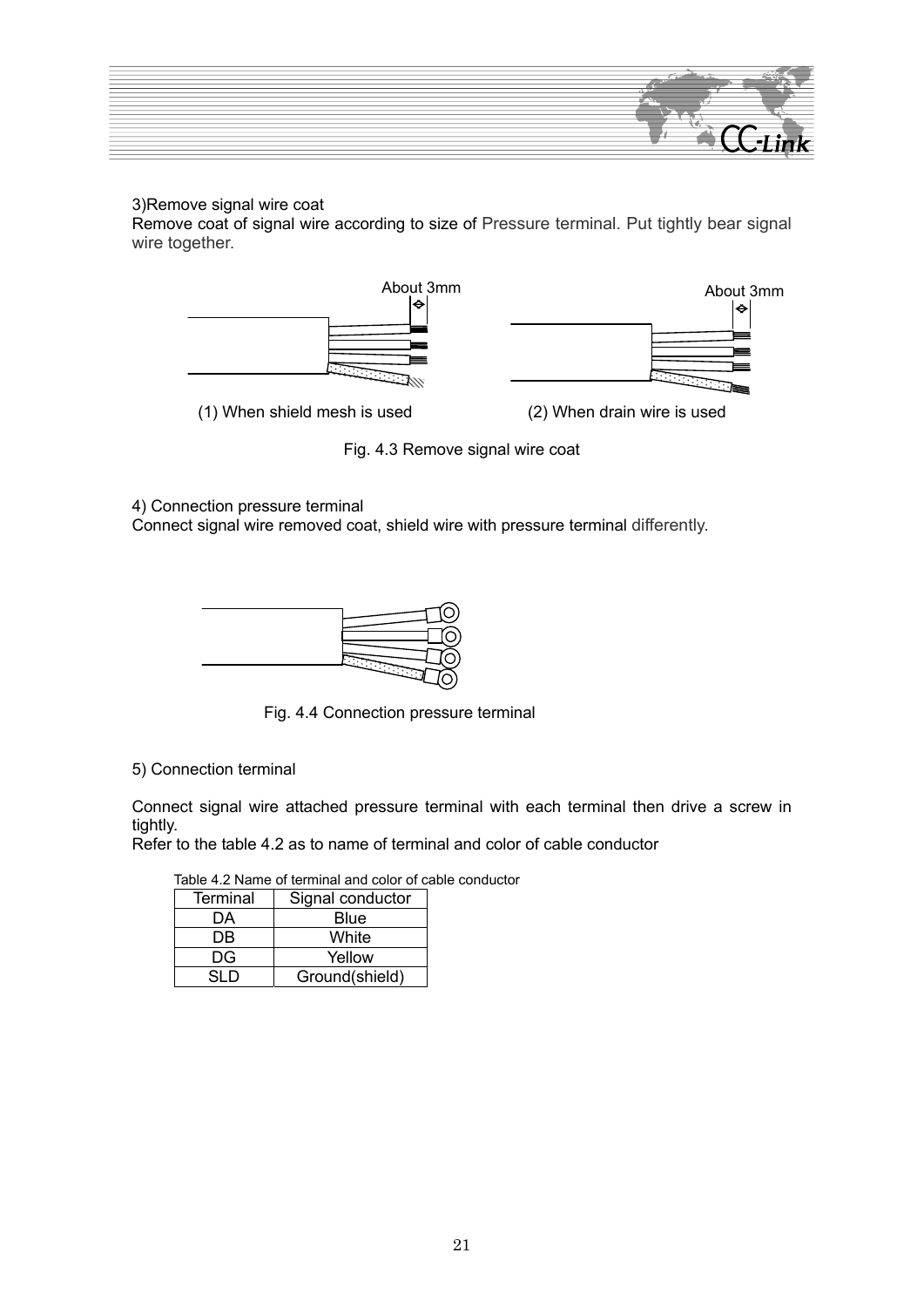

4.3 Terminal resistor connection

Connect "terminal resistor (110Ω)" enclosed at both edges.



Fig. 4.5 Connection of terminal resistor

T-Branch connection

(1) When repeater is not used

Connect terminal resistor (110 $\Omega$ ±5% 1/2W) between DA and DB on each edge of trunk line.

(Not use CC-Link dedicated high performance cable)

(2) When repeater is used Use "Terminal resistor" included in Repeater module.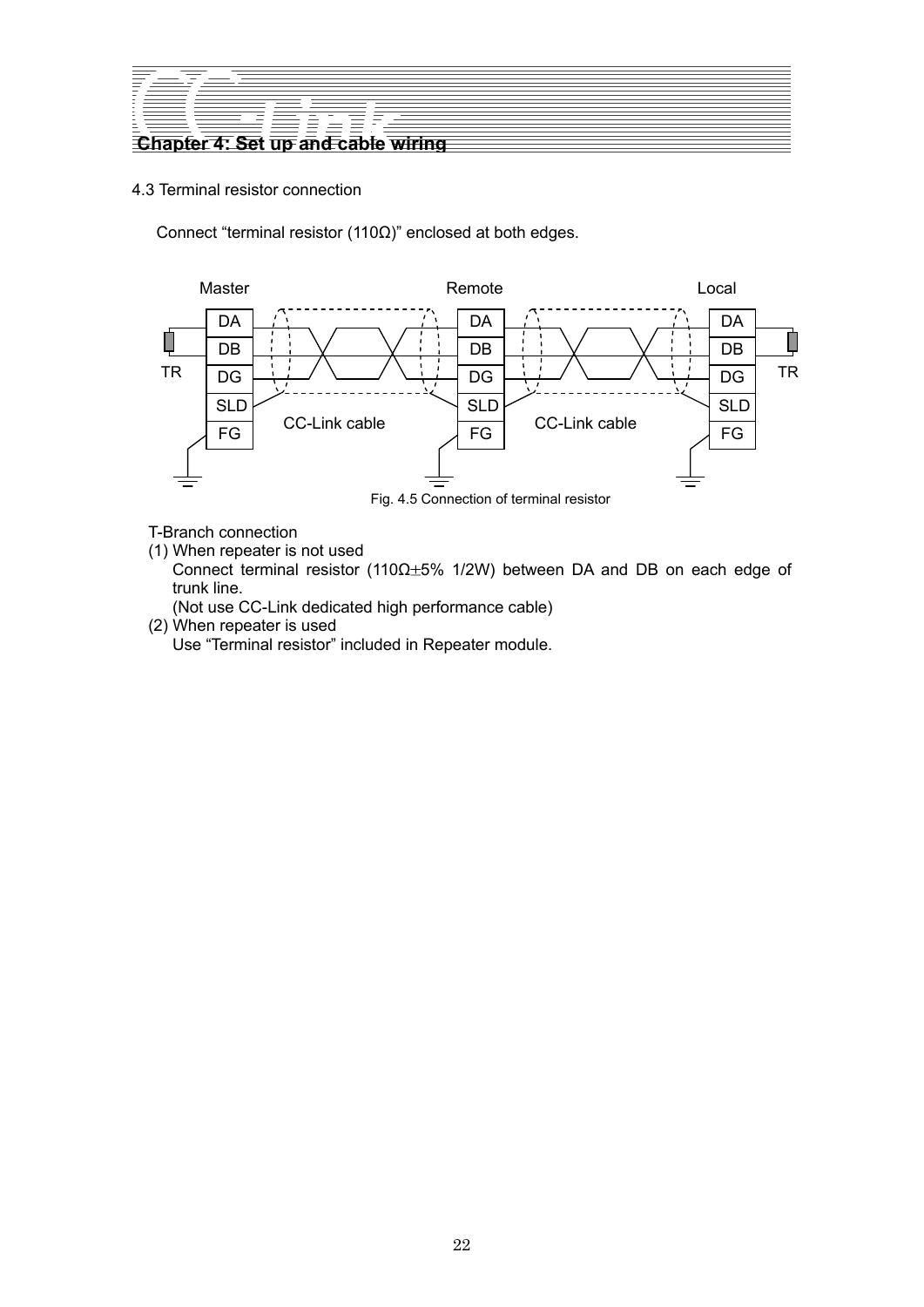|        | and the second |
|--------|----------------|
|        | ---            |
|        |                |
|        |                |
|        |                |
| <br>-- |                |
| ≂<br>. |                |
|        |                |
| ч      | - 4            |
|        |                |
| --     |                |
|        |                |
| --     |                |
|        |                |
|        |                |
| -      |                |
|        | A              |
|        | --             |
|        |                |
|        |                |

- 4.4 Connection of shield line with ground.
	- Connect both edges of shield wire for CC-Link dedicated cable with "SLD" of each module.
	- Connect "FG" of each module independently.
	- Always ground the FG terminals to the protective ground conductor. (Ground resistance: 100 ohm or less)
	- If not use ground independently, use common ground according to the Fig. 4.6.
	- "SLD" and "FG" of each module are connected together inside of the module.
	- Refer to Fig. 4.5 on the previous page for how to connect ground.



- 4.4.1 Supplementary explanation on grounding
- (1) Grounding types
	- 1. Protective grounding to protect human bodies from electric shocks and ground faults
	- 2. Functional grounding to ensure communication reliability

The grounding of the shield wire of the CC-Link dedicated cable is functional grounding to ensure communication reliability.



(2) Supplements to grounding methods

For protective grounding or functional grounding, use independent grounding (Fig. 4.6) or common grounding where cables are wired individually up to the grounding point (Fig. 4.7).

In the case of common grounding (Fig. 4.8), noise may enter the functional grounding from the protective grounding, making CC-Link communication instable. Especially when common grounding is used for the protective grounding and functional grounding (shield wire of CC-Link dedicated cable) of drive devices such as inverter and servo, the possibility of instable communication will increase.

1) As the ground wire of the functional grounding, use a copper wire of 1.6mm or more diameter or  $2mm^2$  or more.

(As the ground wire up to the grounding point, it is recommended to use the thickest possible copper wire  $(14\text{mm}^2 \text{ or more recommended})$  at a short distance.)

2) Do not tie the ground wire of the functional grounding together with the protective grounding wire, power cable, etc. (Noise may enter the ground wire, making communication instable.)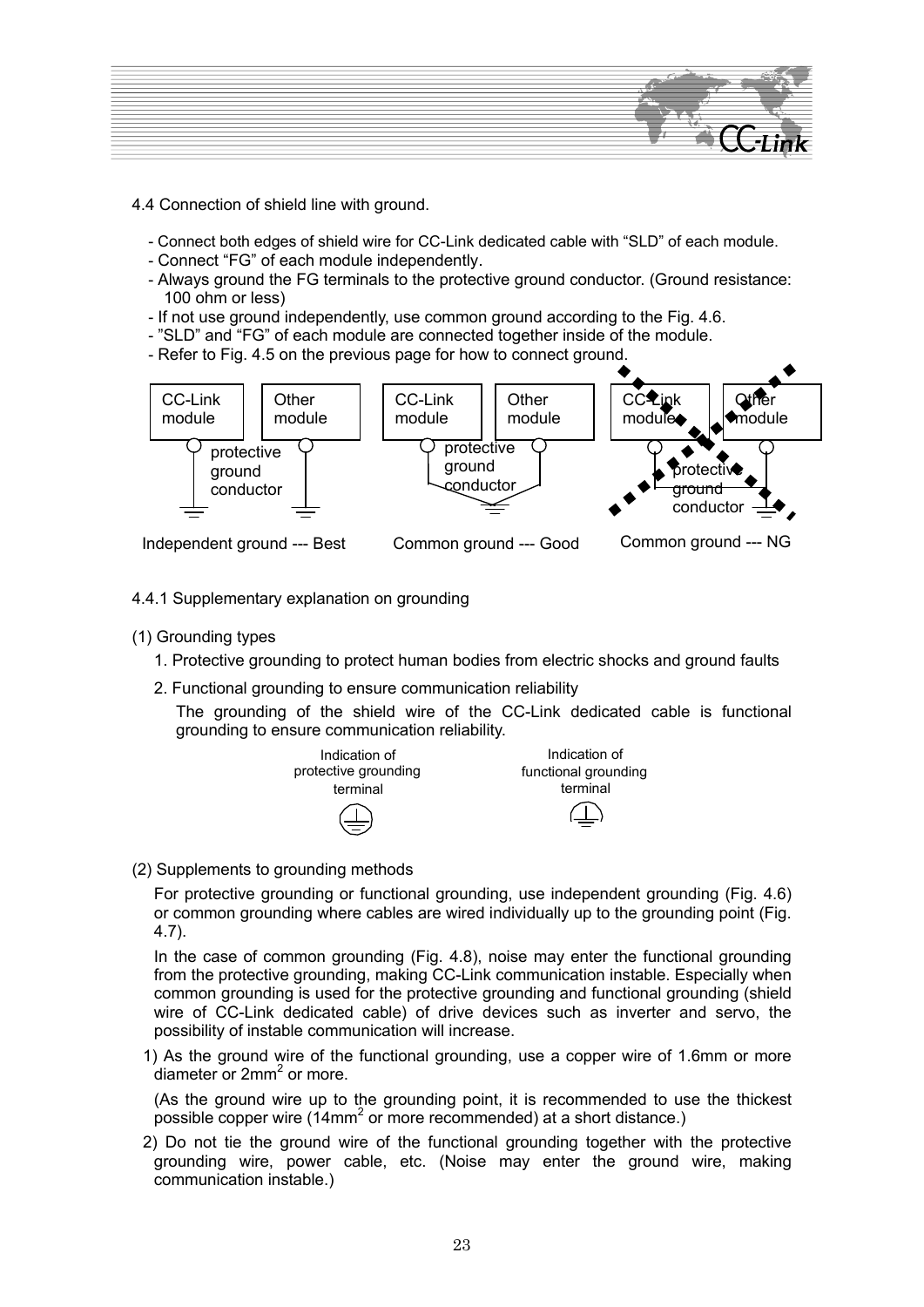







Fig. 4.7 Common grounding example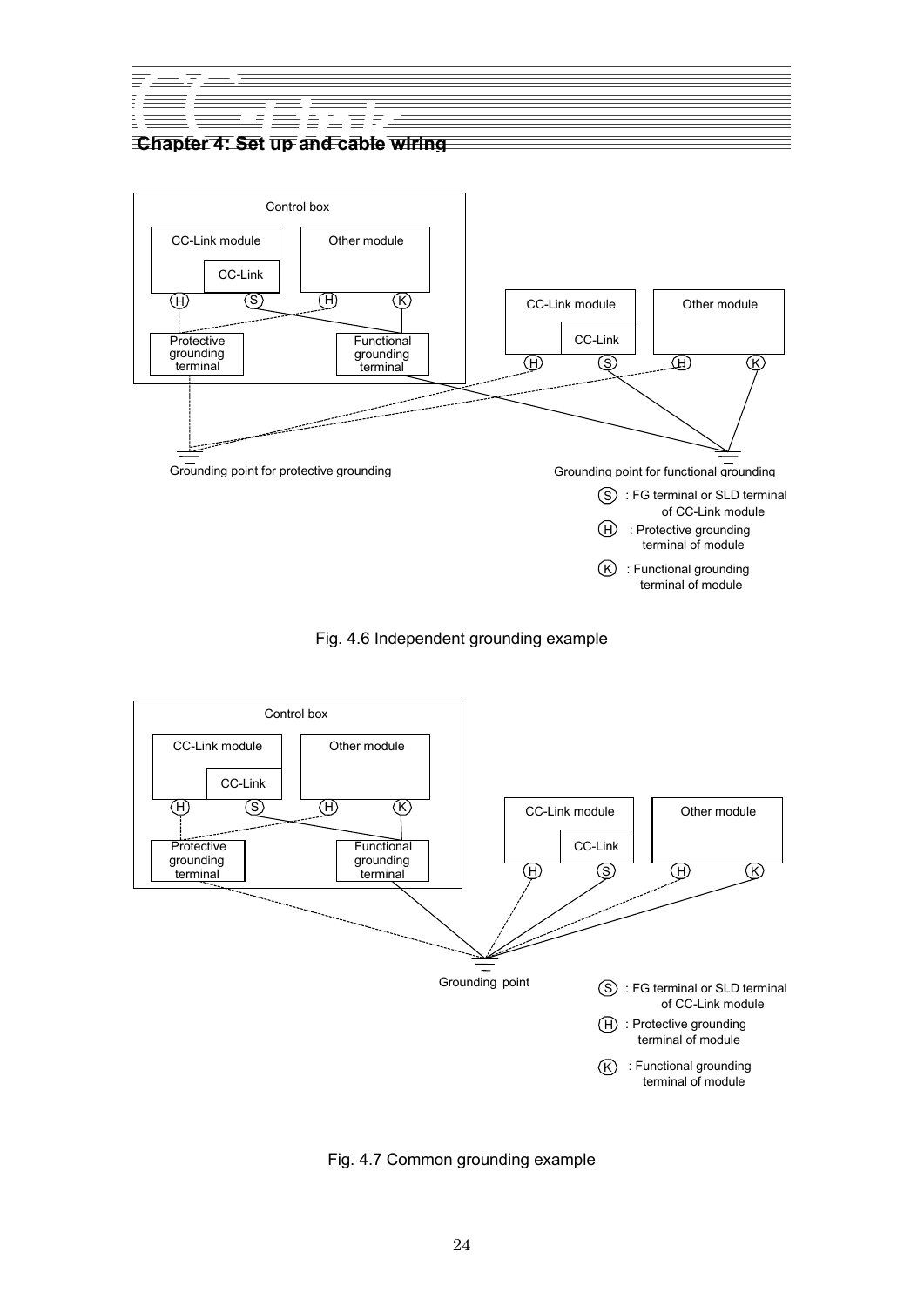

Fig. 4.8 Common grounding example

(3) Wiring example of common grounding

The following shows the wiring example of common grounding.

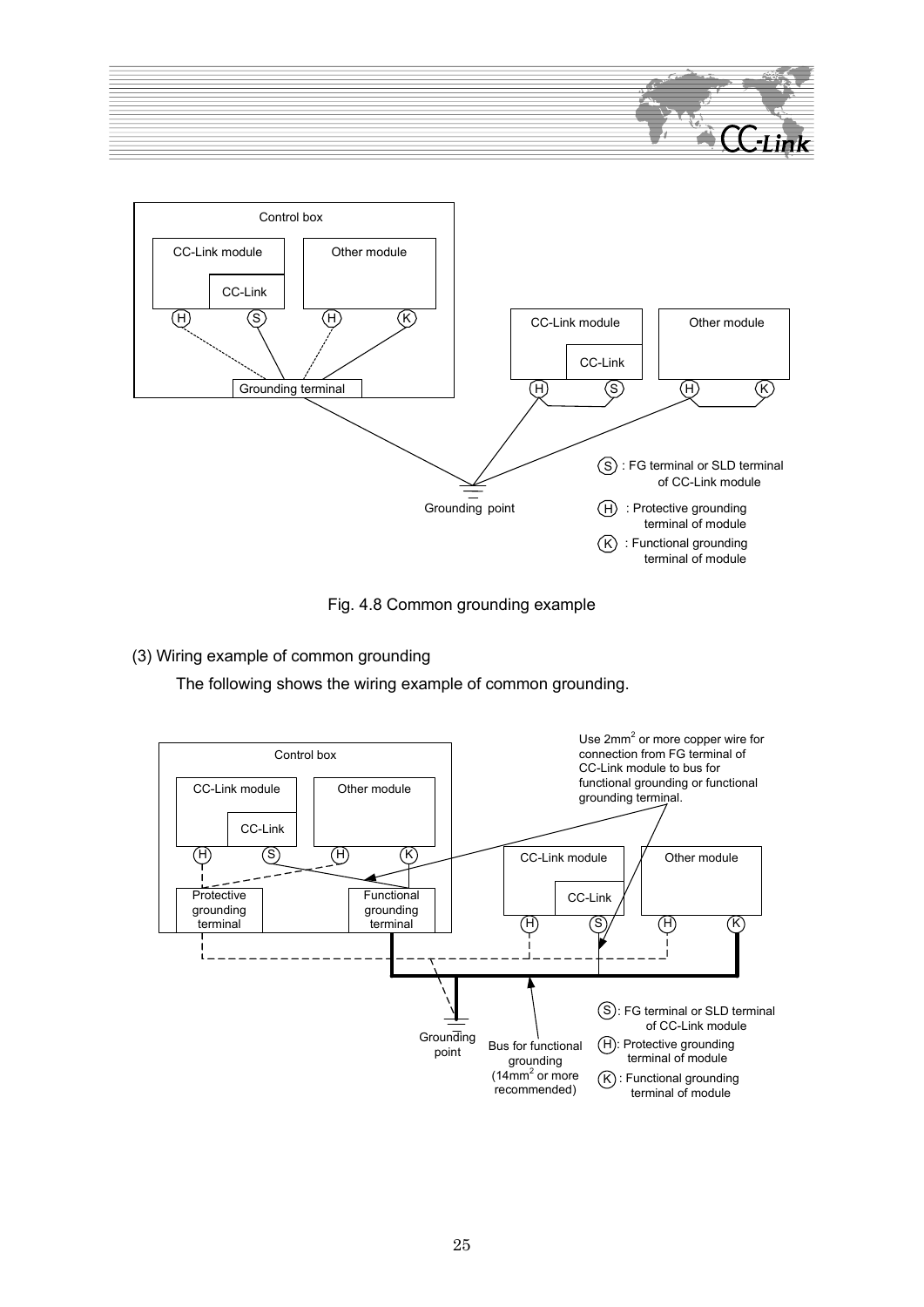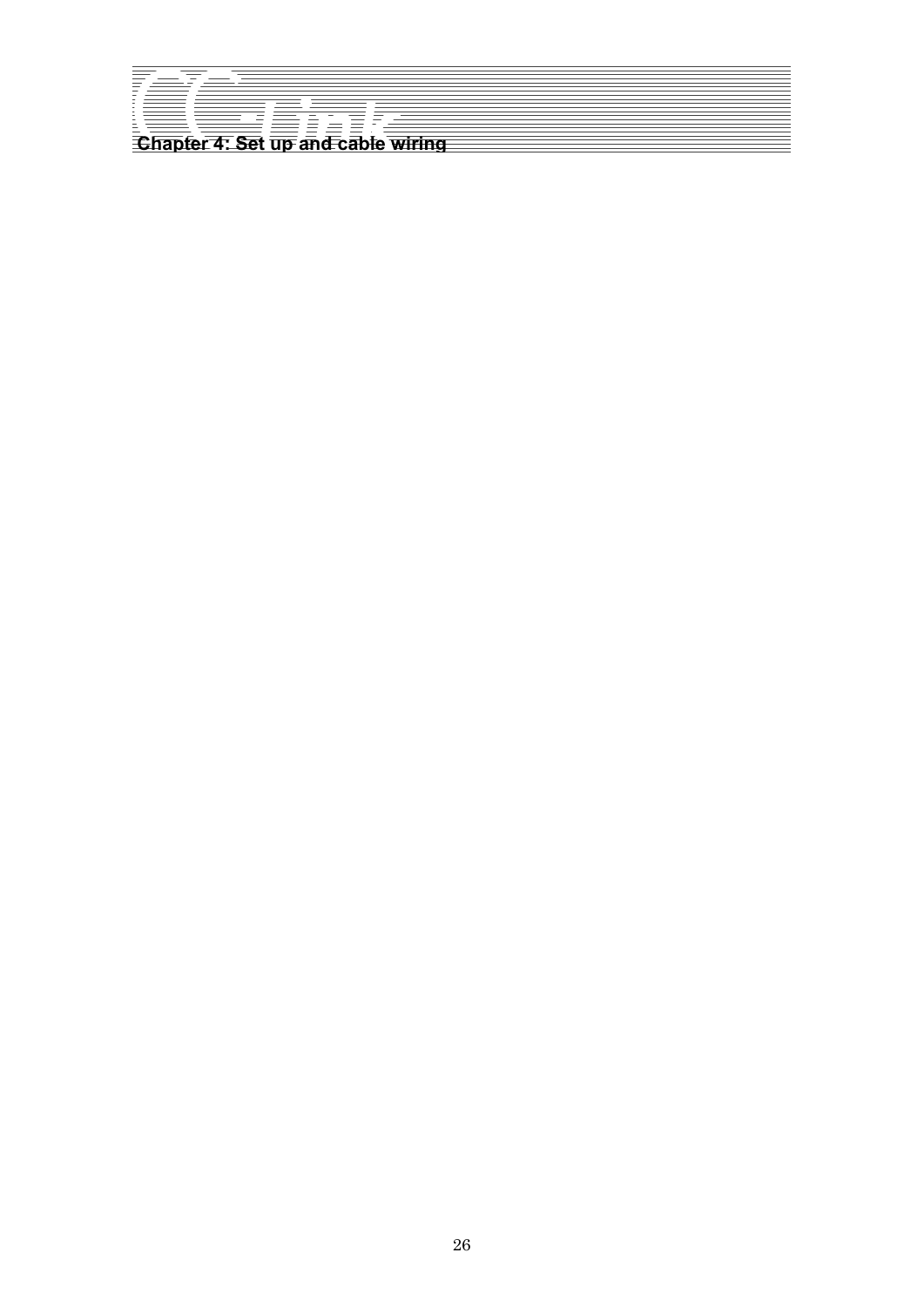

Appendix CC-Link Ver.1.00 Specifications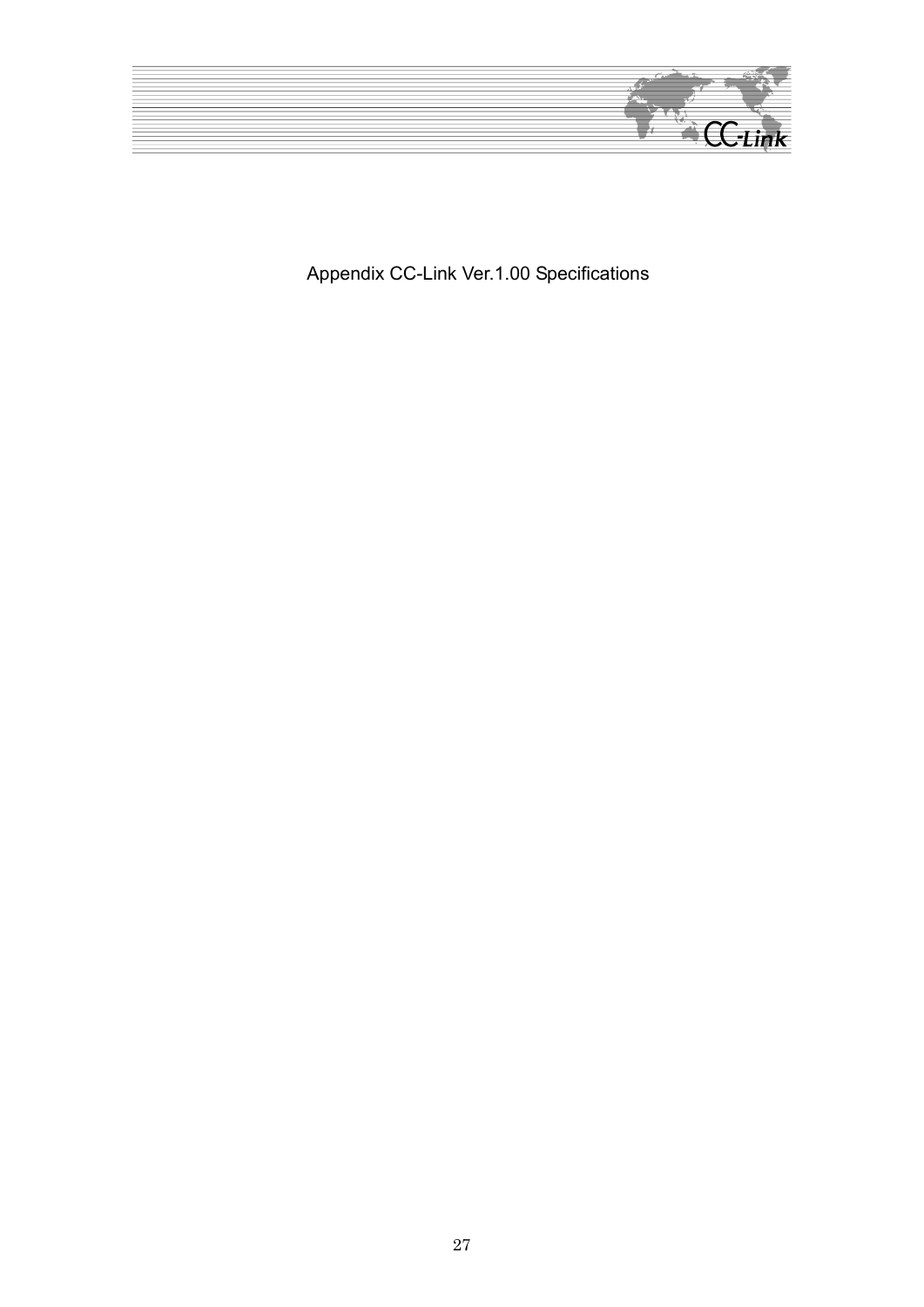

#### (1) Communication speed and cable length:

(If any of devices or cables is in Ver.1.00, follow the specification for Ver.1.00)

<System configured with only Remote I/O station and /or Remote device>



\*1: Cable length between Remote I/O, Remote device and Remote I/O, Remote device.

\*2: Cable length between Master and next station.

Fig. 5.1 In case of system configured with only Remote I/O station and/or Remote device station

<System including Local station and/ or Intelligent device station >



\*1: Cable length between Remote I/O, Remote device and Remote I/O, Remote device.

- \*2: Cable length between Master and next station.
- \*3: Cable length between Local, Intelligent device and next station.

Fig. 5.2 In case of system including Local and/ or Intelligent device

Ver.1.00 compatible CC-Link dedicated cable(Characteristic Impedance: 100 ohm type)

Table 5.1 Communication speed and cable length(CC-Link dedicated cable)

| Communication speed                |                                                                                                                    | 156kbps                              |                 | 625kbps 2.5Mbps | 5Mbps           |                |               | 10Mbps          |                 |  |
|------------------------------------|--------------------------------------------------------------------------------------------------------------------|--------------------------------------|-----------------|-----------------|-----------------|----------------|---------------|-----------------|-----------------|--|
|                                    | Master/Local,<br><b>Between</b><br>Intelligent device station<br>and adjacent stations $*^{3}$                     | 1 <sub>m</sub> or more<br>2m or more |                 |                 |                 |                |               |                 |                 |  |
| Station to station<br>Cable length | Between Remote VO, Remote<br>device stations and Remote<br>VO.<br>device I<br>Remote<br>stations(shortest cable)*1 | 30cm or<br>more                      | 30cm or<br>more | 30cm or<br>more | 60cm or<br>more | $30 -$<br>59cm | 1m<br>or more | $60 -$<br>99cm  | $30 -$<br>59cm  |  |
| Max. transmission distance         |                                                                                                                    | 1200m                                | 600m            | 200m            | 150m            | 110m           | 100m          | 80 <sub>m</sub> | 50 <sub>m</sub> |  |

\*:Upper line includes only Remote I/O, Remote device station. Lower line includes Local, Intelligent device station.

Ver.1.00 compatible CC-Link dedicated high-performance cable(Characteristic Impedance: 130 ohm type)

Table 5.2 Communication speed and cable length(CC-Link dedicated high performance cable)

|                       | Communication speed                                                                              |                                      | 156kbps 625kbps 2.5Mbps |                 |                    | 5Mbps              | 10Mbps                         |                         |                 |                |                    |                 |                    |
|-----------------------|--------------------------------------------------------------------------------------------------|--------------------------------------|-------------------------|-----------------|--------------------|--------------------|--------------------------------|-------------------------|-----------------|----------------|--------------------|-----------------|--------------------|
| to station<br>कु<br>চ | Between<br>Master/Local.<br>Intelligent device station<br>and adjacent stations <sup>*2,*3</sup> | 1 <sub>m</sub> or more<br>2m or more |                         |                 |                    |                    |                                |                         |                 |                |                    |                 |                    |
| able<br>Station       | Between Remote I/O, remote<br>device and Remote VO.<br>remote device(Shortest cable)<br>*4       | 30cm<br>or more                      | 30cm<br>or more         | 30cm<br>or more | 60cm<br>or<br>more | 30cm<br>or<br>more | 1.0 <sub>m</sub><br>or<br>more | 70cm<br>or<br>more      | $40 -$<br>69cm  | $30 -$<br>39cm | 40cm<br>or<br>more | $30 -$<br>39cm  | 30cm<br>or<br>more |
|                       | Max. No. of remote stations                                                                      | 64                                   | 64                      | 64              | 64                 |                    | 64                             |                         |                 |                | 48                 |                 | 32                 |
|                       | Max. transmission distance*                                                                      | 1.200m<br><br>1.200m                 | 900m<br>600m            | 400m<br>200m    | 150m               | 160m<br>10m        | 80 <sub>m</sub>                | 100m<br>50 <sub>m</sub> | 30 <sub>m</sub> | 20m            | 100m               | 80 <sub>m</sub> | 100m               |

\*:Upper line includes only Remote I/O, Remote device station. Lower line includes Local, Intelligent device station.

Note: Only single vendor use in case of Ver.1.00 cable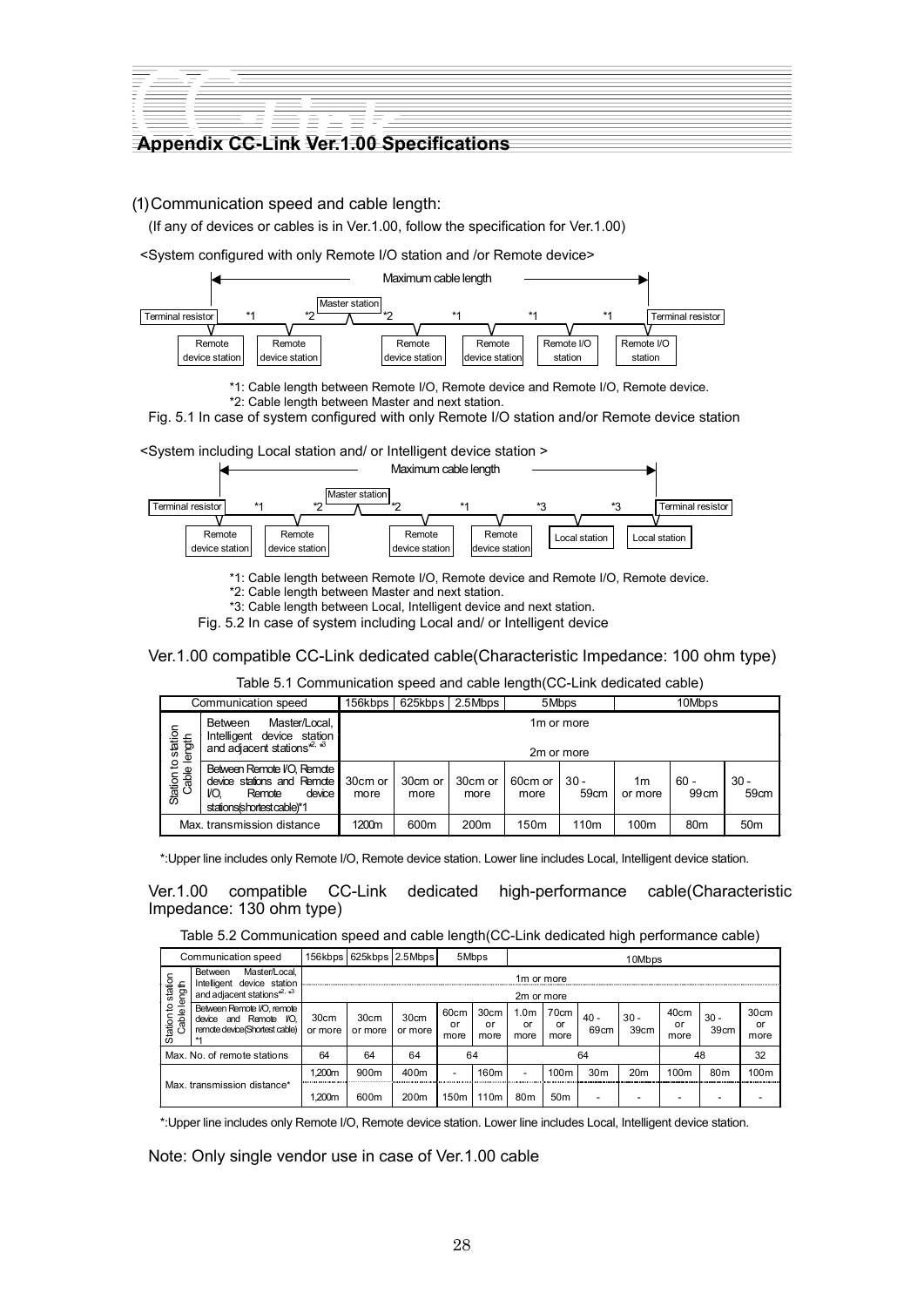

(2) T-branch connections

Use the Ver.1.00-compatible CC-Link dedicated cables, and do not use the high-performance Ver.1.00-compatible CC-Link dedicated cables.

Use termination resistors of 110Ω.

For other T-branch connection specifications, refer to "(2) T-branch connection" in "Chapter 2: Construction and specifications of network system".

(3) Termination resistors

Following are the specifications for the termination resistors which can be used with Ver.1.00-compatible CC-Link dedicated cables.

For details on connecting termination resistors, refer to "4.3 Connection of terminal resistors".

| Cable                                                           | <b>Terminal resistor</b> |  |  |  |  |
|-----------------------------------------------------------------|--------------------------|--|--|--|--|
| Ver.1.00 compatible CC-Link dedicated cable                     | 110 ohm $\pm$ 5% 1/2W    |  |  |  |  |
| Ver.1.00 compatible CC-Link dedicated<br>high-performance cable | 130 ohm±5% 1/2W          |  |  |  |  |

(4) Compatibility when expanding or repairing an existing CC-Link system (Ver.1.00)

- For systems using Ver.1.00-compatible CC-Link dedicated cables (characteristic impedance 100Ω)

Use cables from the same manufacturer and the same model as the existing sections of the system in the sections of the system which are being expanded or repaired, or alternatively use one of the following methods.

- 1) Use the same Ver.1.10-compatible CC-Link dedicated cables as used in the existing section to carry out expansion and repairs.
	- (Note 1) The maximum cable extension length and the length between different stations follow the specifications for Ver.1.00.
	- (Note 2) If cables from a different manufacturer or of a different model to the existing sections are used when carrying out expansion or repairs, insert CC-Link repeater units at the locations where the different cables are being used.
- 2) Rebuild the entire system, including existing sections, using Ver.1.10-compatible CC-Link dedicated cables.
- For systems using Ver.1.00-compatible CC-Link dedicated high-performance cables (characteristic impedance 130Ω)

Use cables from the same manufacturer and the same model as the existing sections of the system in the sections of the system which are being expanded or repaired, or alternatively use one of the following methods.

- 1) Use the Ver.1.10-compatible CC-Link dedicated cables in the sections being expanded or repaired.
	- (Note) Insert CC-Link repeater units at the locations where Ver.1.00-compatible CC-Link dedicated high-performance cables and Ver.1.10-compatible CC-Link dedicated cables are being connected together.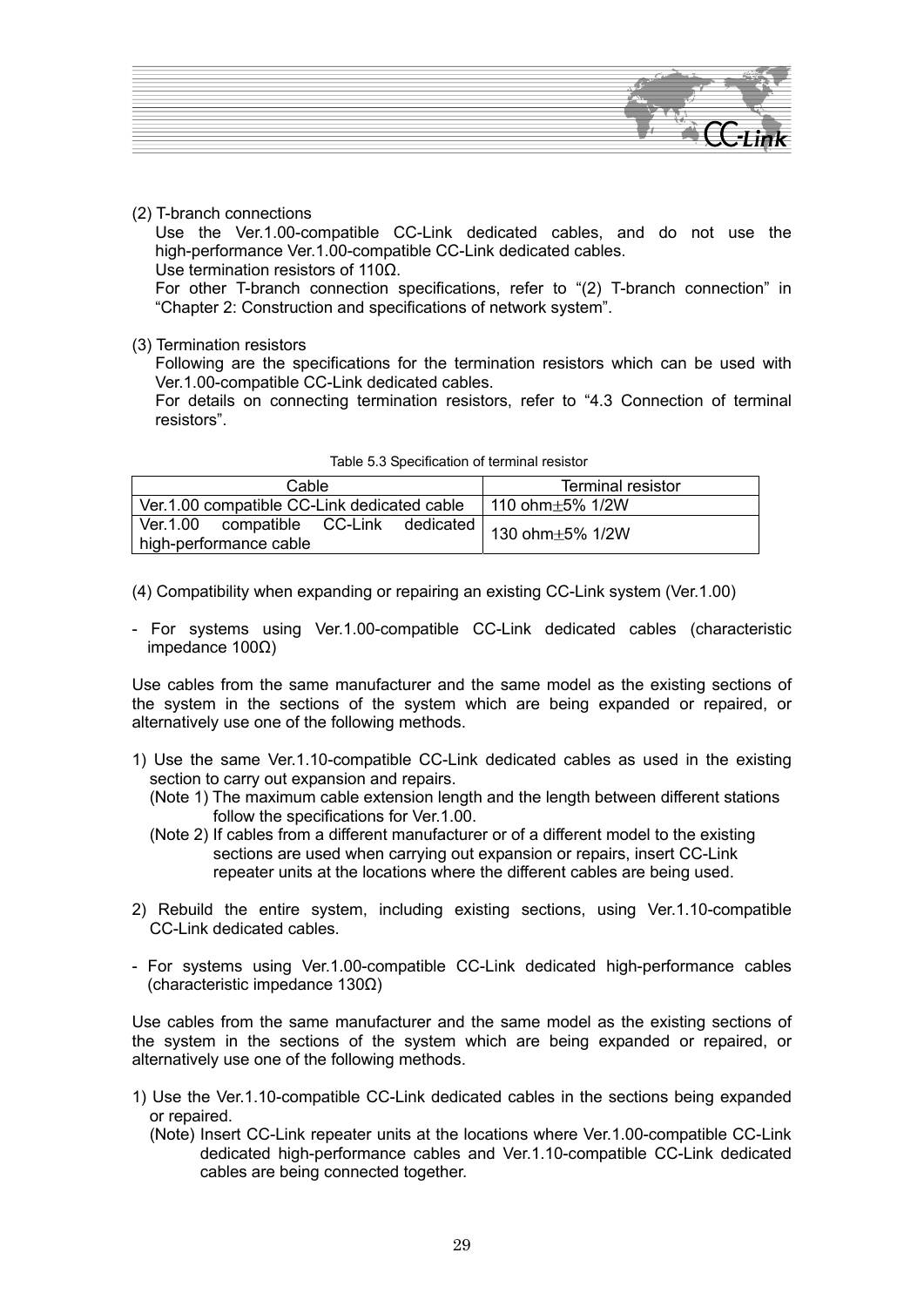

2) Rebuild the entire system, including existing sections, using Ver.1.10-compatible CC-Link dedicated cables. (Change the termination resistors from 130Ω to 110Ω.)

3) If there are any areas of uncertainty, contact CC-Link Partner Association using the contact details given at the end of this booklet.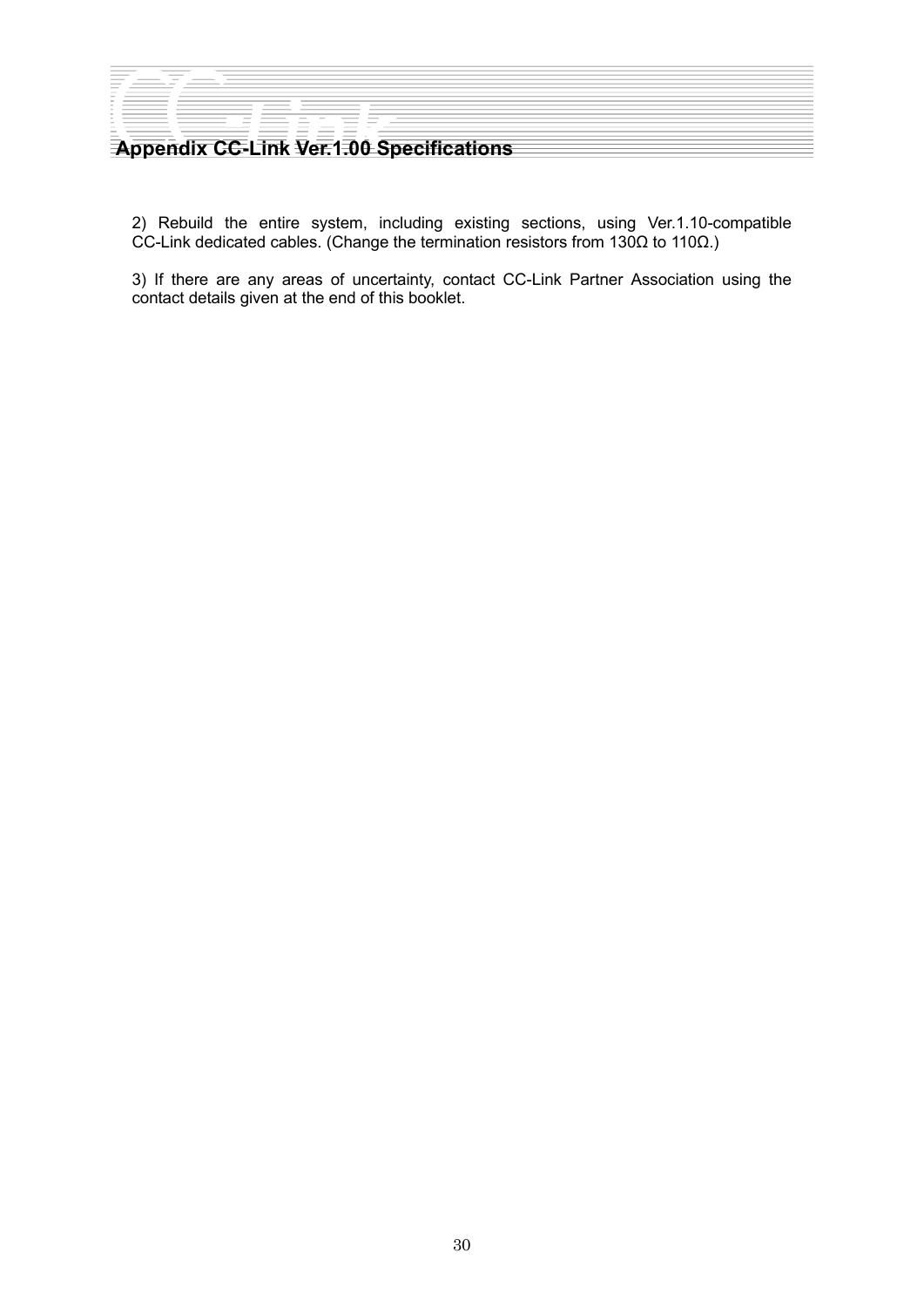Access point

#### **CC-Link Partner Association (CLPA)**

6F Ozone-front Building, 3-15-58, Ozone, Kita-ku, Nagoya, Aichi 462-0825, Japan TEL :+81-52-919-1588 FAX :+81-52-916-8655<br>URL :http://www.cc-link. :http://www.cc-link.org/ E-Mail :info@cc-link.org

All rights reserved